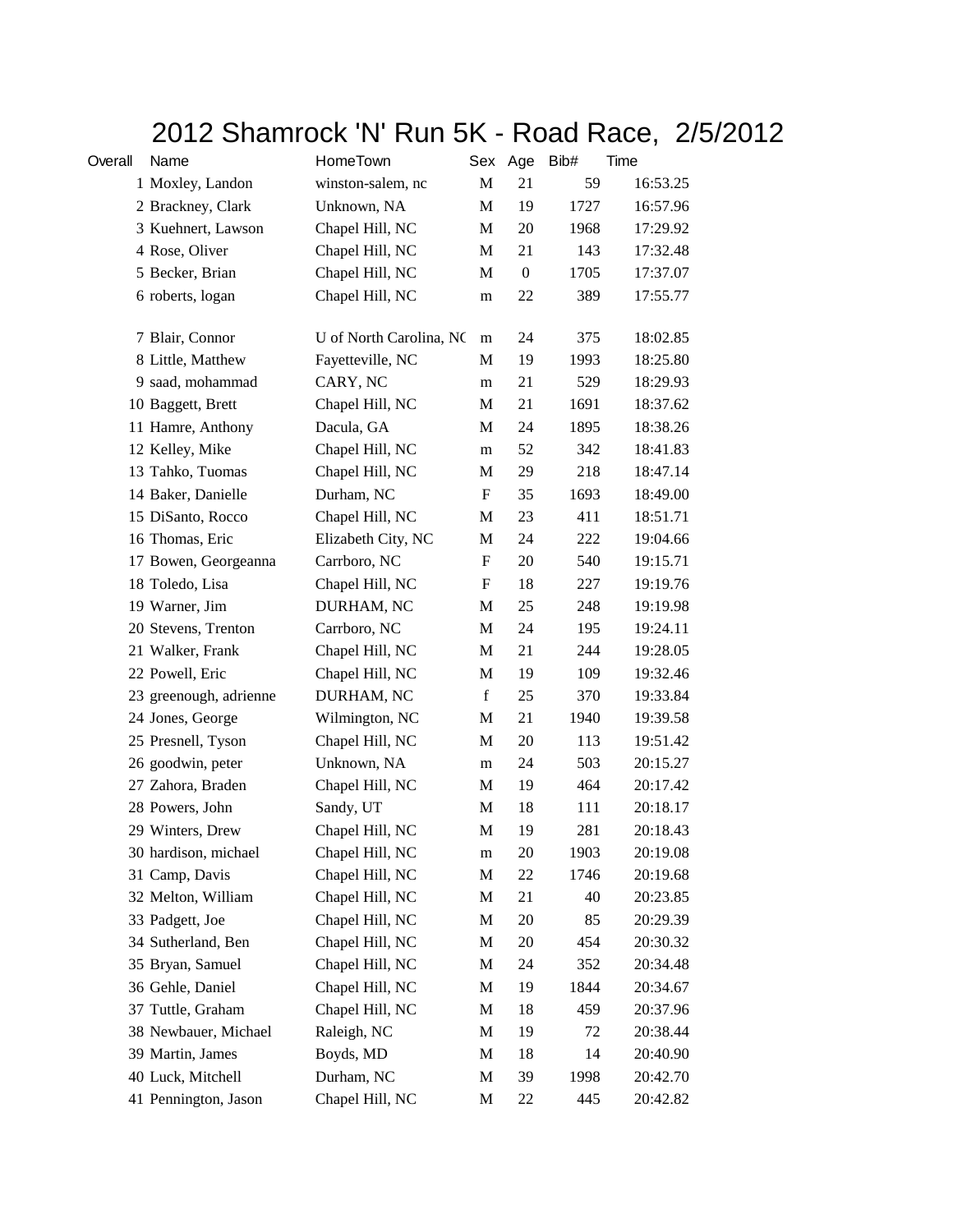| 42 Singletary, Rob    | Winston-Salem, NC | M                         | 21 | 173  | 20:42.90 |
|-----------------------|-------------------|---------------------------|----|------|----------|
| 43 Brown, Sarah       | Chapel Hill, NC   | F                         | 18 | 1738 | 20:46.60 |
| 44 Hunter, Dylan      | Waxhaw, NC        | M                         | 20 | 1929 | 20:47.39 |
| 45 Younts, JoAnna     | Chapel Hill, NC   | $\boldsymbol{\mathrm{F}}$ | 44 | 290  | 20:51.94 |
| 46 collette, bill     | Chapel Hill, NC   | $\mathbf M$               | 18 | 1774 | 20:54.70 |
| 47 Kirkwood, Nolan    | Goldsboro, NC     | M                         | 18 | 1962 | 20:55.11 |
| 48 Curlin, Kimberly   | Adelphi, MD       | F                         | 36 | 1786 | 20:56.01 |
| 49 Randles, Randy     | Chapel Hill, NC   | M                         | 18 | 448  | 20:58.51 |
| 50 Cook, Meredith     | Chapel Hill, NC   | $\boldsymbol{\mathrm{F}}$ | 19 | 1779 | 20:59.04 |
| 51 Campbell, Luke     | Chapel Hill, NC   | M                         | 19 | 1747 | 21:00.63 |
| 52 Petracca, James    | Chapel Hill, NC   | M                         | 23 | 94   | 21:04.55 |
| 53 McCrory, Chris     | Charlotte, NC     | M                         | 25 | 26   | 21:07.21 |
| 54 Parsons, Austin    | WAKE FOREST, NC   | M                         | 19 | 89   | 21:08.21 |
| 55 Wheeler, Nick      | Raleigh, NC       | M                         | 29 | 261  | 21:16.17 |
| 56 Chang, May         | Chapel Hill, NC   | $\boldsymbol{\mathrm{F}}$ | 18 | 1763 | 21:18.53 |
| 57 Evans, Henry       | DURHAM, NC        | M                         | 20 | 1818 | 21:23.03 |
| 58 Ashton, Paul       | Chapel Hill, NC   | M                         | 19 | 1684 | 21:25.48 |
| 59 bates, william     | Chapel Hill, NC   | M                         | 22 | 1703 | 21:30.74 |
| 60 Norris, Jeff       | Winston-Salem, NC | M                         | 50 | 77   | 21:31.72 |
| 61 Saunders, Tim      | Charlotte, NC     | $\mathbf M$               | 56 | 157  | 21:34.78 |
| 62 bonneau, kara      | Durham, NC        | $\mathbf f$               | 32 | 1720 | 21:42.44 |
| 63 Linden, James      | greensboro, NC    | M                         | 20 | 1990 | 21:49.23 |
| 64 Guyton, Cliff      | Chapel Hill, NC   | M                         | 19 | 1883 | 21:49.61 |
| 65 johnston, grant    | Charlotte, NC     | m                         | 21 | 523  | 21:52.43 |
| 66 Moxley, Lucy       | Chapel Hill, NC   | F                         | 18 | 60   | 21:55.18 |
| 67 Goolsby, Matthew   | Chapel Hill, NC   | M                         | 20 | 1858 | 21:55.22 |
| 68 Jones, Robert      | Charlotte, NC     | M                         | 20 | 1941 | 21:56.91 |
| 69 wilson, james      | Chapel Hill, NC   | m                         | 20 | 481  | 22:00.45 |
| 70 Lechleider, Tom    | Chapel Hill, NC   | M                         | 19 | 299  | 22:02.91 |
| 71 Carbone, Chase     | Chapel Hill, NC   | M                         | 20 | 1751 | 22:04.46 |
| 72 Ernstes, John      | Chapel Hill, NC   | M                         | 21 | 1817 | 22:05.13 |
| 73 Palmer, Tim        | Chapel Hill, NC   | M                         | 21 | 443  | 22:06.95 |
| 74 Hofmann, Heather   | Greensboro, NC    | F                         | 22 | 1919 | 22:07.02 |
| 75 Hammer, Scott      | Greensboro, NC    | M                         | 21 | 1894 | 22:08.18 |
| 76 Parker, Robert     | Wilmington, NC    | M                         | 18 | 87   | 22:11.19 |
| 77 Harris, Tim        | Greensboro, NC    | M                         | 57 | 382  | 22:12.64 |
| 78 Byrd, Nathan       | Aberdeen, NC      | M                         | 19 | 1743 | 22:16.70 |
| 79 Savage, Eric       | Chapel Hill, NC   | M                         | 41 | 158  | 22:16.87 |
| 80 Williams, Collin   | Milton, GA        | M                         | 18 | 271  | 22:18.51 |
| 81 calliste, jabari   | Unknown, NA       | m                         | 26 | 504  | 22:19.00 |
| 82 Portner, Daniel    | Chapel Hill, NC   | M                         | 20 | 106  | 22:19.40 |
| 83 Mosteller, Kaitlyn | Pinear, NC        | F                         | 19 | 58   | 22:20.92 |
| 84 mannone, sara      | Durham, NC        | F                         | 39 | 9    | 22:21.58 |
| 85 Morse, Samuel      | Durham, NC        | M                         | 27 | 57   | 22:23.38 |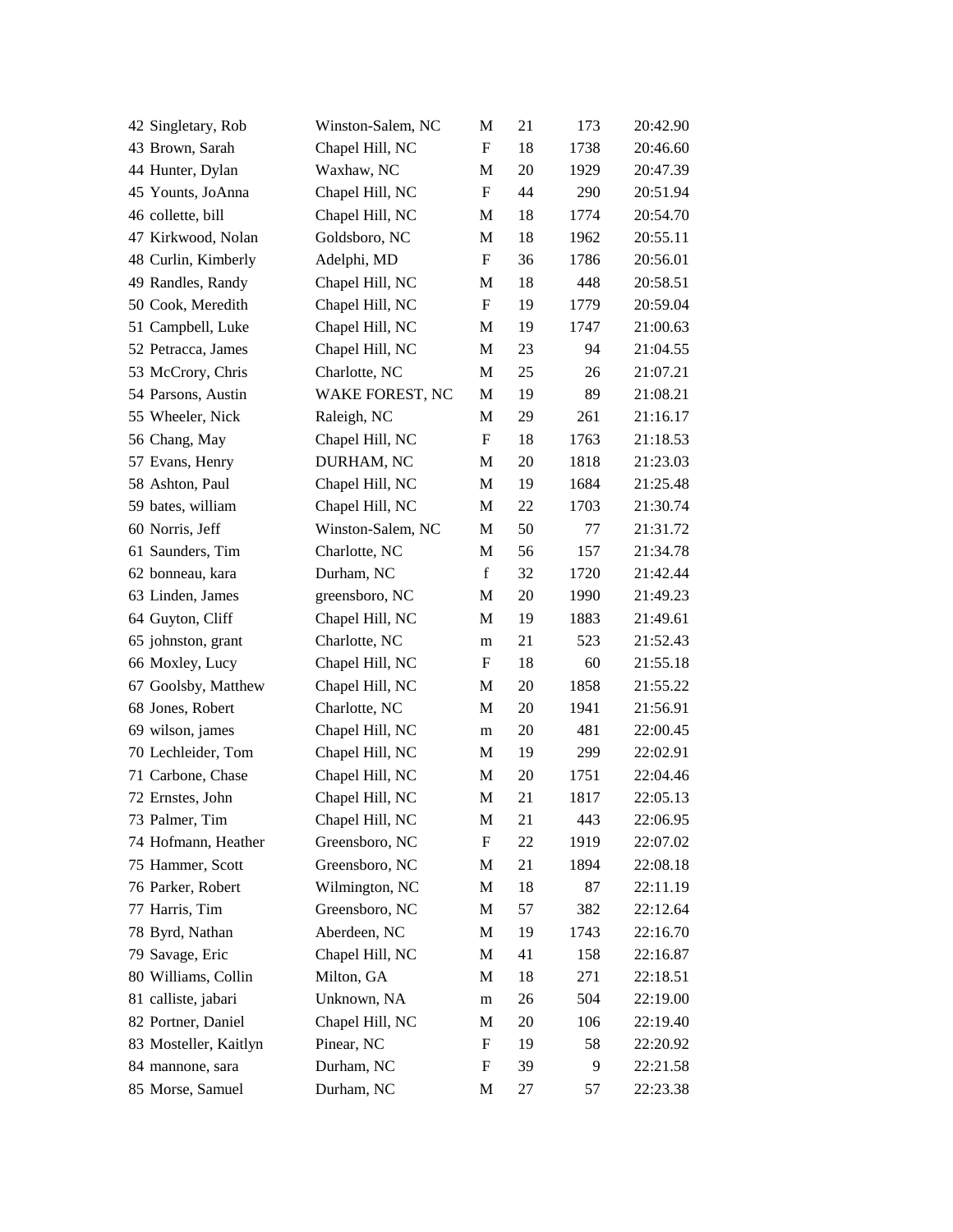| 86 Garvey, Timothy        | Carrboro, NC          | M                         | 27 | 1843 | 22:26.06 |
|---------------------------|-----------------------|---------------------------|----|------|----------|
| 87 McCaul, Evans          | Chapel Hill, NC       | M                         | 20 | 544  | 22:27.81 |
| 88 Watters, Clayton       | Chapel Hill, NC       | M                         | 14 | 251  | 22:34.20 |
| 89 Drabble, Jenny         | Chapel Hill, NC       | F                         | 18 | 1799 | 22:35.01 |
| 90 Lambropoulos, Yanni    | Durham, NC            | $\mathbf M$               | 45 | 1969 | 22:39.45 |
| 91 Oakes, Elizabeth       | Chapel Hill, NC       | $\boldsymbol{\mathrm{F}}$ | 28 | 79   | 22:41.11 |
| 92 Reebye, Uday           | Durham, NC            | M                         | 37 | 123  | 22:44.94 |
| 93 Burch, Rachel          | Chapel Hill, NC       | $\boldsymbol{\mathrm{F}}$ | 16 | 534  | 22:47.88 |
| 94 mcintosh, paul         | Unknown, NA           | m                         | 21 | 380  | 22:48.31 |
| 95 crisp, james           | Unknown, NA           | m                         | 41 | 542  | 22:53.39 |
| 96 Pittman, Austin        | Greensboro, NC        | M                         | 20 | 100  | 22:55.72 |
| 97 Preston, Jaret         | Cary, NC              | M                         | 34 | 114  | 22:56.89 |
| 98 Cornell, Emily         | Chapel Hill, NC       | $\boldsymbol{\mathrm{F}}$ | 19 | 1781 | 22:57.62 |
| 99 Wooten, Lauren         | Chapel Hill, NC       | F                         | 21 | 285  | 22:58.51 |
| 100 Secker, Thomas        | Chapel Hill, NC       | $\mathbf M$               | 22 | 167  | 23:03.77 |
| 101 Peterson, Nik         | Chapel Hill, NC       | M                         | 22 | 93   | 23:04.10 |
| 102 giordane, michael     | Unknown, NA           | m                         | 21 | 559  | 23:05.48 |
| 103 Hollingsworth, Josie  | Chapel Hill, NC       | $\boldsymbol{\mathrm{F}}$ | 19 | 497  | 23:05.93 |
| 104 Saintsing, James      | Greensboro, NC        | M                         | 54 | 347  | 23:07.94 |
| 105 Swartz, Kyle          | Raleigh, NC           | $\mathbf M$               | 21 | 214  | 23:10.68 |
| 106 VanVliet, Michelle    | Troutman, NC          | F                         | 20 | 237  | 23:10.74 |
| 107 Green, Matthew        | Wingate, NC           | M                         | 21 | 1870 | 23:11.19 |
| 108 Wintringham, David    | <b>BURLINGTON, NC</b> | M                         | 48 | 546  | 23:25.6  |
| 109 Collins, Bayard       | Chapel Hill, NC       | M                         | 29 | 294  | 23:26.36 |
| 110 Preyer, Joanie        | Chapel Hill, NC       | $\boldsymbol{\mathrm{F}}$ | 43 | 116  | 23:27.32 |
| 111 Willis, Audrey        | Chapel Hill, NC       | F                         | 20 | 277  | 23:27.60 |
| 112 Taylor, Andrew        | Charlotte, NC         | M                         | 18 | 457  | 23:27.94 |
| 113 burch, carlen         | Chapel Hill, NC       | $\mathbf f$               | 17 | 536  | 23:28.15 |
| 114 Powers, Bill          | Chapel Hill, NC       | M                         | 77 | 386  | 23:36.20 |
| 115 Moore, Seth           | Chapel Hill, NC       | M                         | 19 | 436  | 23:38.53 |
| 116 carlstein, joey       | Chapel Hill, NC       | m                         | 16 | 312  | 23:38.80 |
| 117 Glover, Brittney      | Raleigh, NC           | F                         | 19 | 1852 | 23:40.95 |
| 118 Groves, Log           | Chapel Hill, NC       | M                         | 20 | 1877 | 23:41.98 |
| 119 Sabelli, Anthony      | DURHAM, NC            | M                         | 25 | 149  | 23:43.76 |
| 120 Kayye, Gary           | Chapel Hill, NC       | M                         | 46 | 305  | 23:46.66 |
| 121 kearni, justin        | Unknown, NA           | m                         | 28 | 514  | 23:46.71 |
| 122 Wintringham, Jennifer | <b>BURLINGTON, NC</b> | F                         | 18 | 545  | 23:52.58 |
| 123 Medlin, Jennifer      | Cary, NC              | F                         | 47 | 34   | 23:56.98 |
| 124 saad, amena           | CARY, NC              | f                         | 13 | 356  | 23:57.40 |
| 125 Kenny, Isabel         | Chapel Hill, NC       | F                         | 18 | 1954 | 23:57.72 |
| 126 Belsan, Conner        | Chapel Hill, NC       | M                         | 18 | 1709 | 23:58.77 |
| 127 Barbato, Gina         | Chapel Hill, NC       | $\mathbf F$               | 19 | 396  | 23:59.98 |
| 128 Wilson, Andrew        | Chapel Hill, NC       | M                         | 20 | 278  | 24:00.17 |
| 129 Wilson, David         | Goldsboro, NC         | M                         | 22 | 279  | 24:01.05 |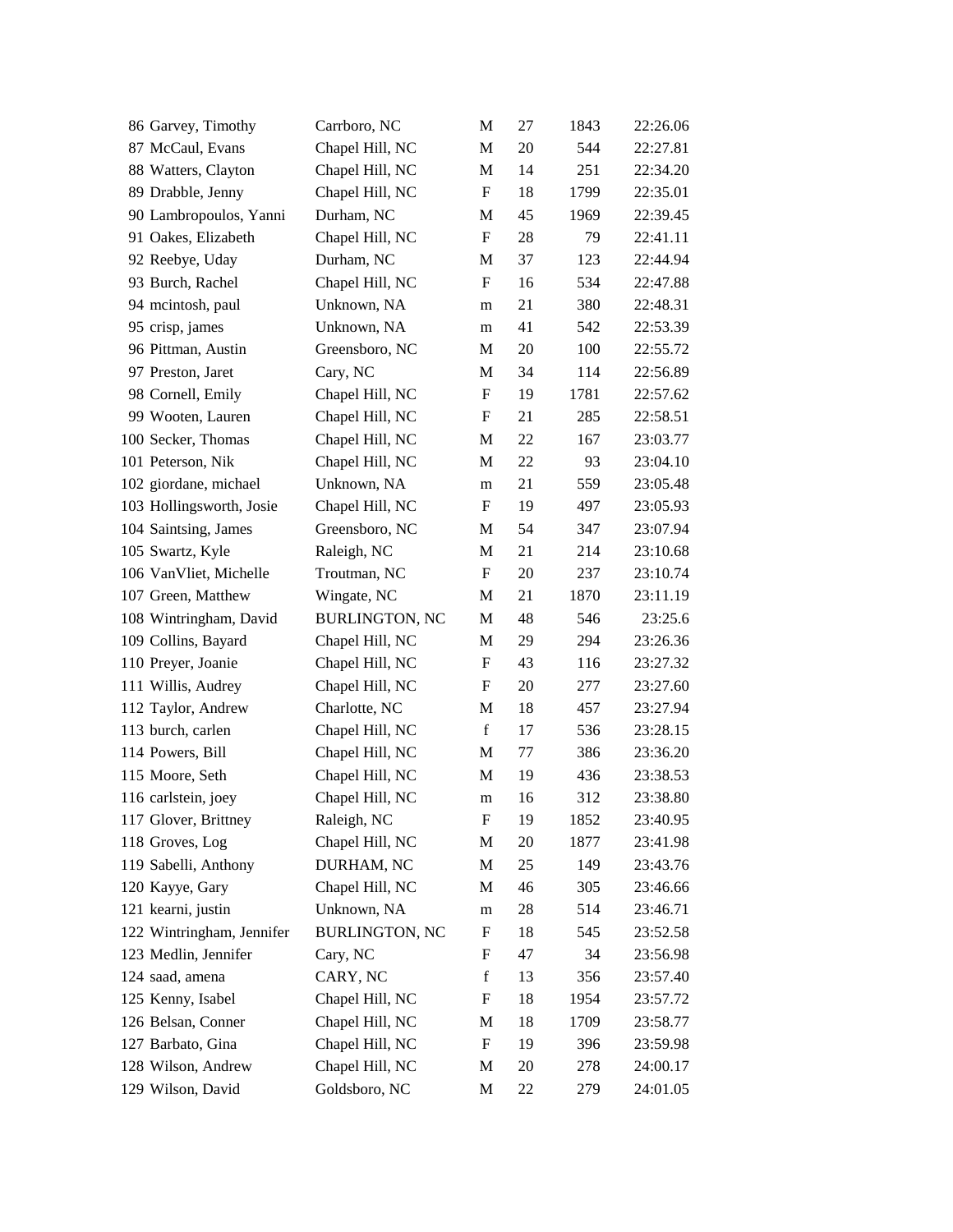| 130 dunlevy, christopher | Unknown, NA          | m                         | 19 | 526  | 24:02.42 |
|--------------------------|----------------------|---------------------------|----|------|----------|
| 131 Yokeley, William     | Chapel Hill, NC      | M                         | 19 | 289  | 24:02.76 |
| 132 Todd, Mike           | Charlotte, NC        | M                         | 63 | 226  | 24:02.96 |
| 133 elliott, richard     | Unknown, NA          | m                         | 23 | 531  | 24:03.71 |
| 134 Tullo, John          | Chapel Hill, NC      | M                         | 54 | 230  | 24:09.92 |
| 135 Lucas, Julie         | Chapel Hill, NC      | $\boldsymbol{\mathrm{F}}$ | 22 | 1997 | 24:12.09 |
| 136 Anderson, Banks      | Durham, NC           | M                         | 18 | 1678 | 24:13.02 |
| 137 munngi, mwih         | Chapel Hill, NC      | m                         | 20 | 373  | 24:13.12 |
| 138 Anderson, Mark       | Durham, NC           | M                         | 48 | 1679 | 24:13.29 |
| 139 Cragg, Mike          | Durham, NC           | M                         | 47 | 510  | 24:13.75 |
| 140 Darsie, Paul         | Chapel Hill, NC      | $\mathbf{M}$              | 21 | 551  | 24:14.05 |
| 141 Misenheimer, David   | Pittsboro, NC        | M                         | 54 | 49   | 24:25.69 |
| 142 Wodarski, Miranda    | Cary, NC             | $\boldsymbol{\mathrm{F}}$ | 20 | 282  | 24:30.18 |
| 143 Davis, Kelsey        | Hampstead, NC        | F                         | 19 | 350  | 24:30.28 |
| 144 Sullivan, Lauren     | Durham, NC           | $\boldsymbol{F}$          | 21 | 209  | 24:30.40 |
| 145 hannapel, claire     | Durham, NC           | $\mathbf f$               | 18 | 313  | 24:31.85 |
| 146 Hannapel, Nora       | Chapel Hill, NC      | F                         | 21 | 1901 | 24:31.92 |
| 147 Gaillard, Lauren     | Chapel Hill, NC      | $\boldsymbol{\mathrm{F}}$ | 19 | 362  | 24:37.58 |
| 148 Leik, David          | greensboro, NC       | M                         | 51 | 1979 | 24:39.07 |
| 149 Leik, Emily          | greensboro, NC       | F                         | 23 | 1980 | 24:39.10 |
| 150 Gonzalez, Jason      | Carrboro, NC         | M                         | 24 | 423  | 24:48.10 |
| 151 Schulz, Ellen        | Eastover, NC         | F                         | 23 | 162  | 24:49.69 |
| 152 Ahlert, John         | Cary, NC             | M                         | 18 | 1669 | 24:50.65 |
| 153 Williams, Jordan     | Chapel Hill, NC      | M                         | 18 | 274  | 24:53.37 |
| 154 Resnick, Sam         | Chapel Hill, NC      | M                         | 18 | 126  | 24:53.52 |
| 155 Hammer, David        | Greensboro, NC       | M                         | 57 | 348  | 24:54.94 |
| 156 Brown, Gina          | Chapel Hill, NC      | F                         | 25 | 1735 | 24:55.54 |
| 157 Dunn, Bradley        | Sapphire, NC         | M                         | 19 | 1803 | 24:56.18 |
| 158 Carmen, Andy         | winston-salem, nc    | M                         | 54 | 1752 | 24:58.24 |
| 159 Cerqueira, John      | Raleigh, NC          | M                         | 32 | 1761 | 24:59.91 |
| 160 knox, beth ann       | Chapel Hill, NC      | $\mathbf f$               | 26 | 498  | 25:00.72 |
| 161 Agnew, Pen           | Chapel Hill, NC      | M                         | 19 | 1668 | 25:05.73 |
| 162 chen, jimmy          | Raleigh, NC          | m                         | 24 | 322  | 25:08.46 |
| 163 Doran, Hana          | Chapel Hill, NC      | F                         | 20 | 1797 | 25:09.87 |
| 164 Grant, Ryan          | Richmond, VA         | M                         | 19 | 1867 | 25:16.02 |
| 165 Hollon, Hannah       | Chapel Hill, NC      | $\boldsymbol{\mathrm{F}}$ | 18 | 1920 | 25:18.40 |
| 166 Matos, Jamie         | Rockville Centre, NY | F                         | 18 | 18   | 25:18.41 |
| 167 Hostetter, Jayme     | Chapel Hill, NC      | F                         | 23 | 1924 | 25:20.83 |
| 168 Marr, Italia         | Chapel Hill, NC      | F                         | 18 | 431  | 25:27.05 |
| 169 Powers, Madison      | Chapel Hill, NC      | F                         | 20 | 112  | 25:28.10 |
| 170 Jaben, Isaac         | Chapel Hill, NC      | M                         | 21 | 1931 | 25:28.21 |
| 171 Stilwell, Victoria   | Chapel Hill, NC      | F                         | 21 | 197  | 25:33.51 |
| 172 ochs, mark           | Unknown, NA          | ${\rm m}$                 | 53 | 328  | 25:35.02 |
| 173 Ochs, Laura          | Chapel Hill, NC      | F                         | 22 | 327  | 25:35.35 |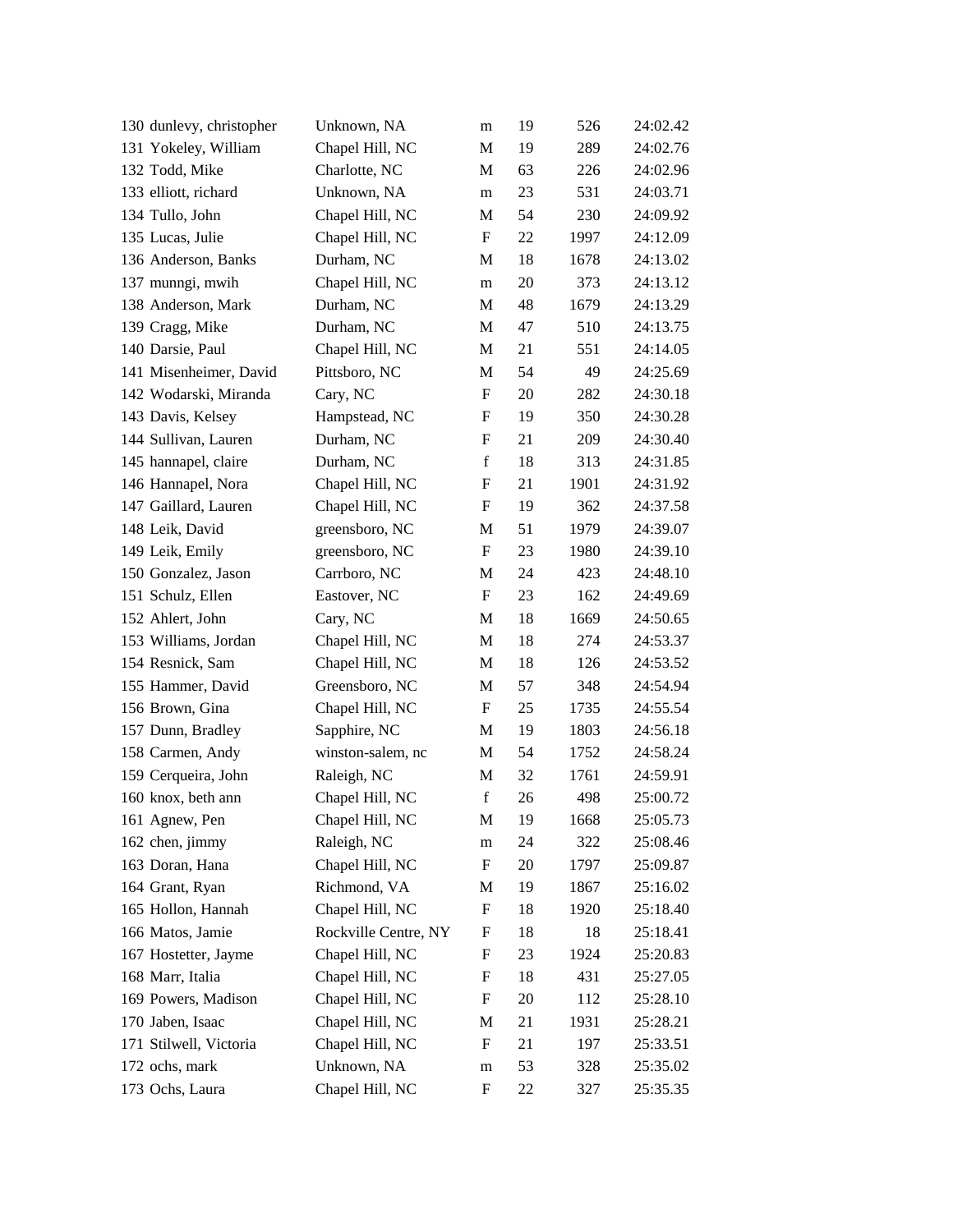| 174 miller, zach         | Kill Devil Hills, NC | m            | 20 | 492  | 25:35.45 |
|--------------------------|----------------------|--------------|----|------|----------|
| 175 Griffin, Carly       | Chapel Hill, NC      | F            | 18 | 424  | 25:41.54 |
| 176 Barrett, Mari        | Charlotte, NC        | F            | 50 | 1698 | 25:44.98 |
| 177 Phillips, Thomas     | Hillsborough, NC     | M            | 45 | 97   | 25:45.37 |
| 178 Beal, Robert         | Chapel Hill, NC      | M            | 21 | 519  | 25:49.65 |
| 179 reebye, laura        | Durham, NC           | F            | 38 | 122  | 25:49.84 |
| 180 widman, elise        | Chapel Hill, NC      | $\mathbf f$  | 18 | 471  | 25:49.95 |
| 181 Yavorski, Andrew     | Chapel Hill, NC      | M            | 21 | 288  | 25:50.88 |
| 182 d'ambrosio, nathan   | Chapel Hill, NC      | m            | 20 | 376  | 25:51.29 |
| 183 weisenfeld, jonathon | Hillsborough, NC     | M            | 37 | 257  | 25:52.41 |
| 184 Gross, Dustin        | Chapel Hill, NC      | M            | 31 | 1876 | 25:53.52 |
| 185 Collins, Zandy       | Durham, NC           | M            | 34 | 484  | 25:58.68 |
| 186 Skrabal, Joseph      | Wilmington, NC       | M            | 20 | 176  | 26:00.10 |
| 187 Travers, Charles     | Chapel Hill, NC      | $\mathbf{M}$ | 50 |      | 26:02.0  |
| 188 Atchison, Greg       | Chapel Hill, NC      | M            | 56 | 1685 | 26:01.17 |
| 189 Alexander, Graham    | Raleigh, NC          | M            | 27 | 1672 | 26:04.13 |
| 190 Watkins, Shelley     | Chapel Hill, NC      | F            | 21 | 250  | 26:06.24 |
| 191 Blackmar, John       | Chapel Hill, NC      | M            | 22 | 1718 | 26:07.86 |
| 192 Smith, Stephen       | Waxhaw, NC           | M            | 19 | 183  | 26:08.17 |
| 193 Bissette, Michael    | Raleigh, NC          | M            | 21 | 1715 | 26:08.69 |
| 194 morgan, camille      | Chapel Hill, NC      | $\mathbf f$  | 18 | 381  | 26:09.73 |
| 195 McClain, Alexa       | Chapel Hill, NC      | F            | 18 | 25   | 26:10.71 |
| 196 Somloi, Lauren       | Chapel Hill, NC      | F            | 18 | 187  | 26:11.87 |
| 197 jeffreys, morgan     | Unknown, NA          | $\mathbf f$  | 18 | 515  | 26:14.69 |
| 198 flynn, shelbi        | Unknown, NA          | $\mathbf f$  | 19 | 553  | 26:15.59 |
| 199 Quattlebaum, Anna    | Chapel Hill, NC      | F            | 19 | 119  | 26:15.73 |
| 200 Sadler, Kristin      | Chapel Hill, NC      | F            | 21 | 150  | 26:16.36 |
| 201 Comerford, Erin      | Chapel Hill, NC      | F            | 20 | 1776 | 26:17.24 |
| 202 Padykula, David      | Mooresville, NC      | M            | 22 | 86   | 26:18.82 |
| 203 Beujumea, Darrin     | Chapel Hill, NC      | m            | 18 | 304  | 26:19.17 |
| 204 holcombe, jake       | Unknown, NA          | m            | 23 | 530  | 26:19.96 |
| 205 Anthony, Katherine   | DURHAM, NC           | F            | 28 | 1680 | 26:27.34 |
| 206 coltrane, james      | Greensboro, NC       | M            | 59 | 335  | 26:31.49 |
| 207 Rodriguez, Katie     | Salisbury, MD        | F            | 18 | 140  | 26:33.22 |
| 208 Goslin, Elizabeth    | Chapel Hill, NC      | F            | 19 | 1861 | 26:36.61 |
| 209 elliot, christopher  | Chapel Hill, NC      | m            | 20 | 303  | 26:37.17 |
| 210 Carlstein, Ed        | Chapel Hill, NC      | M            | 53 | 314  | 26:38.88 |
| 211 Green, Zachary       | Raleigh, NC          | M            | 25 | 1871 | 26:43.70 |
| 212 brown, evan          | Unknown, NA          | m            | 20 | 525  | 26:44.04 |
| 213 Eller, John          | winston-salem, nc    | M            | 18 | 1813 | 26:44.31 |
| 214 barrett, andy        | Unknown, NA          | m            | 35 | 502  | 26:46.98 |
| 215 Walters, Mark        | Durham, NC           | M            | 52 | 246  | 26:48.18 |
| 216 Scott, Haley         | Chapel Hill, NC      | F            | 19 | 166  | 26:49.22 |
| 217 Horvath, Kathy       | Charlotte, NC        | F            | 51 | 1923 | 26:51.23 |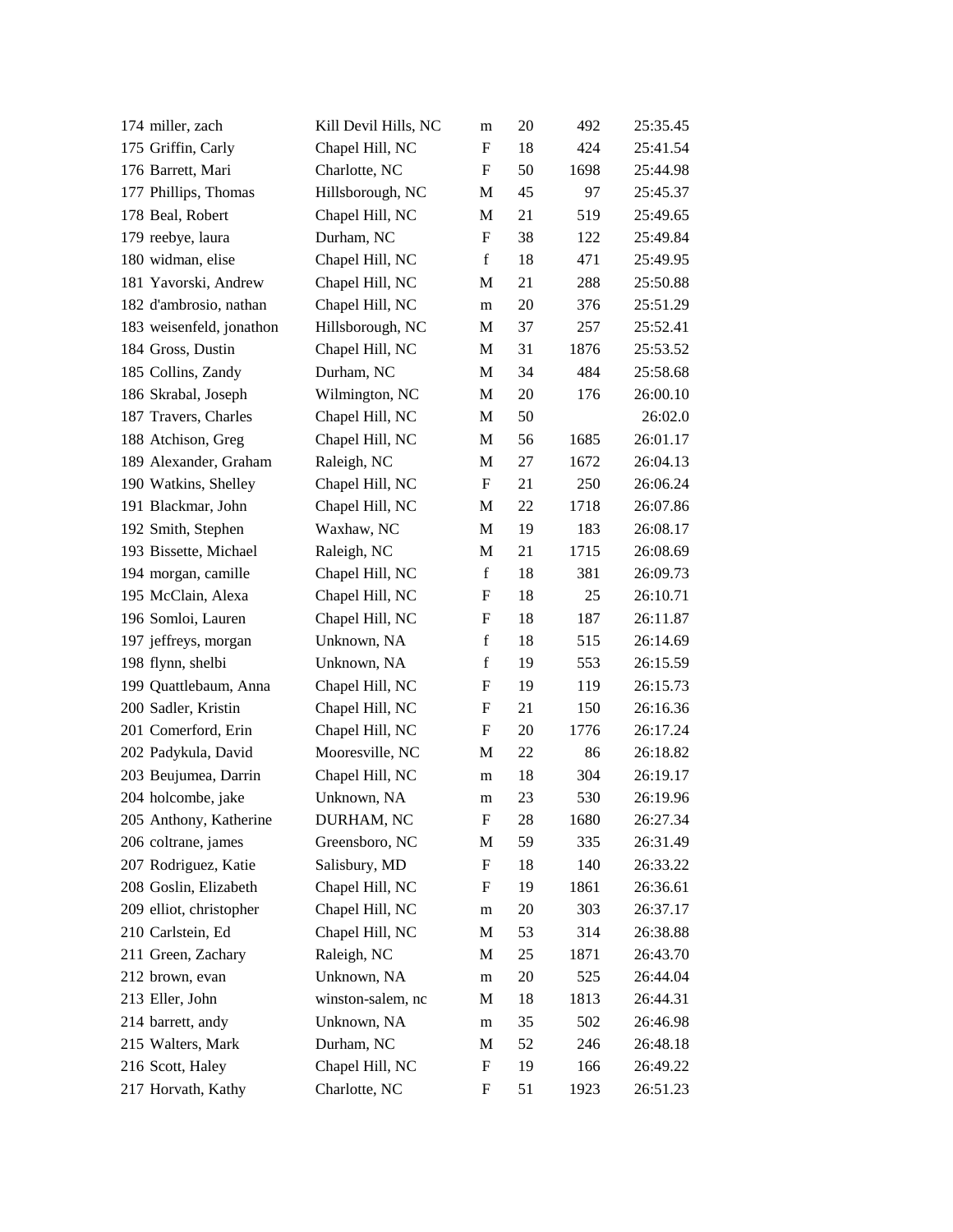| 218 Pinosky, Allison     | Chapel Hill, NC   | $\boldsymbol{\mathrm{F}}$ | 18 | 98   | 26:51.86 |
|--------------------------|-------------------|---------------------------|----|------|----------|
| 219 Rives, Don           | Chapel Hill, NC   | M                         | 51 | 133  | 26:52.53 |
| 220 Tevepaugh, Beth      | Chapel Hill, NC   | $\boldsymbol{\mathrm{F}}$ | 23 | 385  | 26:53.38 |
| 221 James, Philip        | Chapel Hill, NC   | M                         | 21 | 1934 | 26:56.65 |
| 222 Sullivan, Tim        | Raleigh, NC       | M                         | 54 | 211  | 26:56.67 |
| 223 denning, james       | Chapel Hill, NC   | m                         | 21 | 320  | 27:00.91 |
| 224 Capps, Alyssa        | Jacksonville, NC  | F                         | 19 | 1750 | 27:02.57 |
| 225 harnison, jordyn     | Unknown, NA       | $\mathbf f$               | 21 | 554  | 27:06.33 |
| 226 Gelinas, Joseph      | Sanford, NC       | M                         | 32 | 1845 | 27:12.55 |
| 227 Eusebio, Anna        | Chapel Hill, NC   | F                         | 22 | 511  | 27:15.97 |
| 228 Keller, Darby        | Carrboro, NC      | F                         | 22 | 1950 | 27:17.82 |
| 229 Wang, Jeremy         | Carrboro, NC      | M                         | 22 | 247  | 27:17.86 |
| 230 crisp, james IV      | Unknown, NA       | m                         | 14 | 543  | 27:18.89 |
| 231 Brown, Corey         | Chapel Hill, NC   | F                         | 20 | 1734 | 27:21.99 |
| 232 dhullipalla, nandini | Carrboro, NC      | F                         | 21 | 1793 | 27:23.65 |
| 233 Clegg, Alex          | Chapel Hill, NC   | M                         | 19 | 408  | 27:23.66 |
| 234 Smith, Laura         | Greensboro, NC    | F                         | 18 | 181  | 27:23.80 |
| 235 Roberts, Lindsay     | Durham, NC        | F                         | 24 | 138  | 27:25.93 |
| 236 thompson, kristi     | Durham, NC        | $\mathbf f$               | 30 | 387  | 27:26.17 |
| 237 barrett, sallie      | Unknown, NA       | $\mathbf f$               | 33 | 501  | 27:27.79 |
| 238 White, Ramsey        | Chapel Hill, NC   | F                         | 32 | 265  | 27:28.01 |
| 239 Lucas, Emily         | Chapel Hill, NC   | F                         | 21 | 1996 | 27:28.69 |
| 240 carmean, caitlyn     | Chapel Hill, NC   | $\mathbf f$               | 18 | 310  | 27:29.24 |
| 241 Gleason, Micah       | Chapel Hill, NC   | F                         | 15 | 561  | 27:30.78 |
| 242 Berry, Jason         | Clemmons, NC      | M                         | 42 | 1711 | 27:31.49 |
| 243 Bassett, Sarah Jane  | Chapel Hill, NC   | F                         | 18 | 1702 | 27:31.58 |
| 244 Sandifer, Kristopher | Charlotte, NC     | M                         | 20 | 152  | 27:31.95 |
| 245 Nelson, Scott        | Chapel Hill, NC   | M                         | 18 | 298  | 27:32.78 |
| 246 Graber, Daniel       | Durham, NC        | $\mathbf{M}$              | 18 | 1864 | 27:33.81 |
| 247 Shey, Rebecca        | Durham, NC        | F                         | 18 | 169  | 27:33.89 |
| 248 Sarkar, Swarnavo     | DURHAM, NC        | M                         | 27 | 153  | 27:34.86 |
| 249 Leinenweber, Stephen | Chapel Hill, NC   | M                         | 43 | 1983 | 27:35.69 |
| 250 Hanby, Mackenzie     | Cornelius, NC     | F                         | 14 | 1899 | 27:38.89 |
| 251 Allen, George        | Raleigh, NC       | M                         | 50 | 513  | 27:43.47 |
| 252 DeBurkarte, Karmann  | Newport, NC       | F                         | 21 | 1791 | 27:45.07 |
| 253 Leinenweber, Becket  | Chapel Hill, NC   | M                         | 13 | 1981 | 27:46.07 |
| 254 Stockton, Elizabeth  | Winston-Salem, NC | F                         | 14 | 198  | 27:46.21 |
| 255 Stockton, Kathy      | Winston-Salem, NC | F                         | 49 | 201  | 27:48.29 |
| 256 Plastina, Frank      | CARY, NC          | M                         | 49 | 101  | 27:50.64 |
| 257 McLaughlin, Matthew  | Greenville, NC    | M                         | 18 | 29   | 27:51.07 |
| 258 Hsieh, Kristina      | Chapel Hill, NC   | $\boldsymbol{\mathrm{F}}$ | 19 | 1925 | 27:57.83 |
| 259 Evans, Lillian       | Chapel Hill, NC   | F                         | 18 | 415  | 27:58.63 |
| 260 Kim, Rebecca         | Goldsboro, NC     | F                         | 19 | 1957 | 28:01.68 |
| 261 Pecunia, David       | Chapel Hill, NC   | M                         | 20 | 444  | 28:07.44 |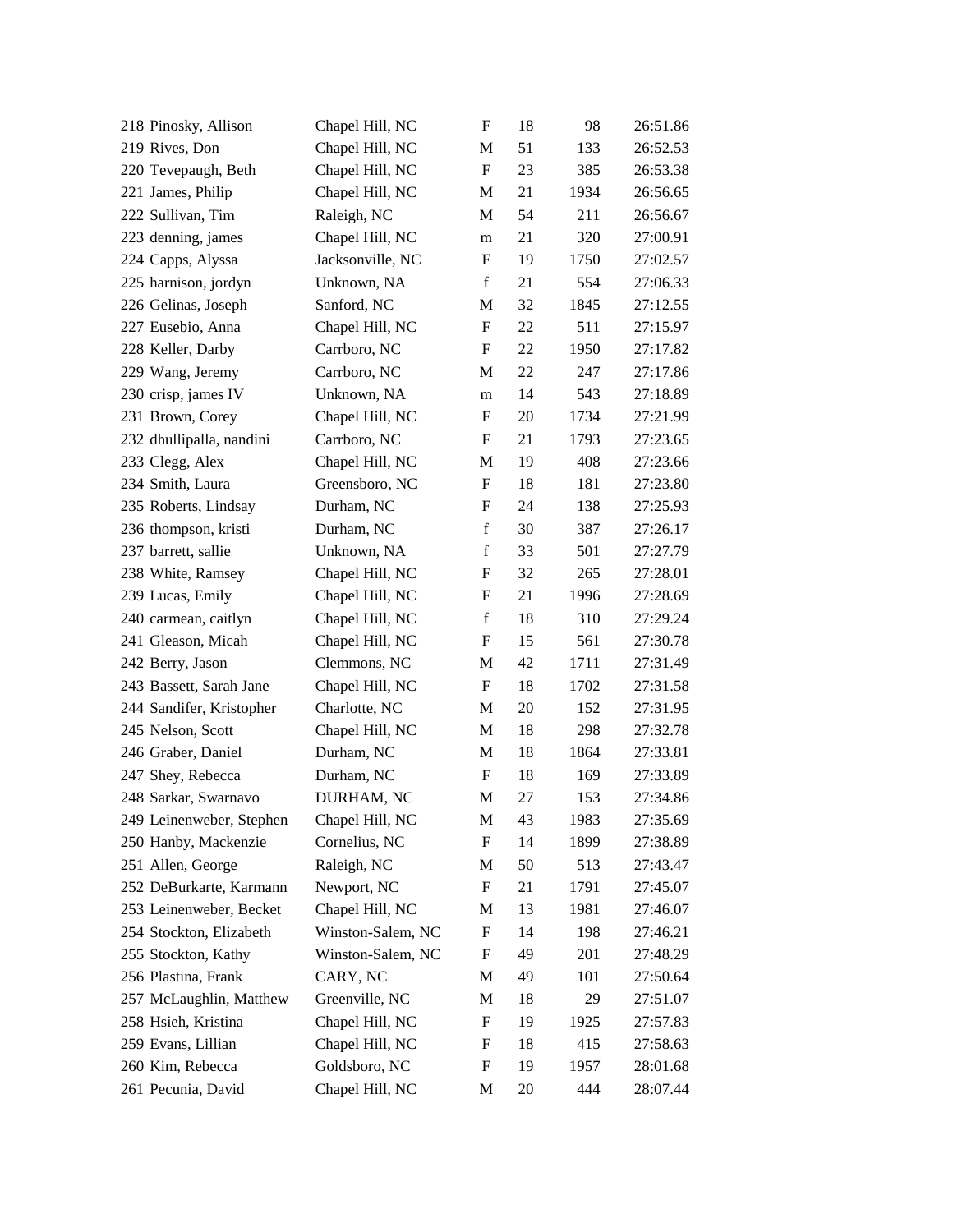| 262 Bria, Lawrence      | Chapel Hill, NC       | M                         | 20 | 399  | 28:08.70 |
|-------------------------|-----------------------|---------------------------|----|------|----------|
| 263 Willey, Megan       | Raleigh, NC           | $\boldsymbol{\mathrm{F}}$ | 20 | 270  | 28:09.42 |
| 264 Preston, Sarah      | Cary, NC              | F                         | 31 | 115  | 28:09.87 |
| 265 Treasure, Carolyn   | Chapel Hill, NC       | F                         | 22 | 229  | 28:10.32 |
| 266 Whitener, Elisabeth | asheboro, NC          | $\boldsymbol{\mathrm{F}}$ | 18 | 266  | 28:11.84 |
| 267 o'connell, lauren   | Charlotte, NC         | $\mathbf f$               | 19 | 333  | 28:12.39 |
| 268 Carlstein, Anne     | Chapel Hill, NC       | $\mathbf f$               | 13 | 315  | 28:13.34 |
| 269 Watts, Ryan         | Chapel Hill, NC       | M                         | 21 | 253  | 28:15.49 |
| 270 Barrus, Daniel      | Cary, NC              | M                         | 19 | 1700 | 28:15.53 |
| 271 Smith, Andrew       | Carrboro, NC          | M                         | 32 | 178  | 28:15.67 |
| 272 Tie, Andrew         | RALEIGH, NC           | M                         | 18 | 225  | 28:15.95 |
| 273 Farson, Grace       | Chapel Hill, NC       | F                         | 19 | 416  | 28:16.29 |
| 274 Went, Cora          | Chapel Hill, NC       | F                         | 19 | 259  | 28:16.39 |
| 275 Cooksey, Abigail    | Charlotte, NC         | F                         | 19 | 1780 | 28:16.92 |
| 276 Fowler, Elena       | Durham, NC            | $\boldsymbol{\mathrm{F}}$ | 27 | 1826 | 28:17.24 |
| 277 smith, robin        | Durham, NC            | $\mathbf f$               | 35 | 499  | 28:18.33 |
| 278 Dickson, Hearon     | Raleigh, NC           | M                         | 49 | 1794 | 28:21.85 |
| 279 longest, tim        | Unknown, NA           | m                         | 20 | 512  | 28:24.93 |
| 280 Caruso, Katie       | Chapel Hill, NC       | F                         | 15 | 1758 | 28:25.81 |
| 281 trevino, mario      | Unknown, NA           | m                         | 30 | 490  | 28:26.18 |
| 282 Meinz, Ariana       | Chapel Hill, NC       | F                         | 19 | 39   | 28:26.85 |
| 283 Fulton, Dane        | Wilmington, NC        | M                         | 19 | 1838 | 28:27.92 |
| 284 rizzoni, michael    | Charlotte, NC         | m                         | 22 | 302  | 28:30.61 |
| 285 Knox, Beth          | Cary, NC              | F                         | 51 | 316  | 28:31.01 |
| 286 furth, nick         | Carthage, NC          | m                         | 32 | 321  | 28:32.91 |
| 287 Eagle, Sara         | Durham, NC            | F                         | 19 | 1808 | 28:33.73 |
| 288 addington, melissa  | greensboro, NC        | F                         | 18 | 1667 | 28:37.03 |
| 289 lamore, maria       | greensboro, NC        | F                         | 18 | 1970 | 28:37.68 |
| 290 Burleson, Shannon   | Chapel Hill, NC       | F                         | 20 | 1741 | 28:37.70 |
| 291 Avanesyan, Katya    | Durham, NC            | $\boldsymbol{\mathrm{F}}$ | 21 | 1687 | 28:42.00 |
| 292 rousseau, nicky     | Hillsborough, NC      | $\mathbf f$               | 43 | 383  | 28:42.12 |
| 293 West, Kenneth       | Chapel Hill, NC       | M                         | 48 | 260  | 28:42.65 |
| 294 Khalil, Josef       | DURHAM, NC            | M                         | 20 | 1956 | 28:44.55 |
| 295 Poole, Brienne      | Chapel Hill, NC       | F                         | 21 | 104  | 28:45.33 |
| 296 Handfinger, Tyler   | Durham, NC            | M                         | 22 | 1900 | 28:45.79 |
| 297 leroy, lauren       | Chapel Hill, NC       | $\mathbf f$               | 24 | 374  | 28:46.69 |
| 298 Craighill, Anne     | Chapel Hill, NC       | F                         | 28 | 295  | 28:48.05 |
| 299 Betancourt, Mariah  | Durham, NC            | F                         | 20 | 1713 | 28:48.27 |
| 300 Wingard, Nicole     | Carrboro, NC          | F                         | 21 | 280  | 28:48.64 |
| 301 Murphy, Pat         | Raleigh, NC           | M                         | 54 | 67   | 28:49.26 |
| 302 mahn, susie         | <b>BURLINGTON, NC</b> | $\mathbf f$               | 21 | 349  | 28:49.89 |
| 303 Kangas, Esther      | Chapel Hill, NC       | F                         | 20 | 1948 | 28:52.30 |
| 304 kohlmeier, jessica  | Unknown, NA           | $\mathbf f$               | 24 | 487  | 28:52.37 |
| 305 terlizzi, april     | Unknown, NA           | $\mathbf f$               | 31 | 524  | 28:57.90 |
|                         |                       |                           |    |      |          |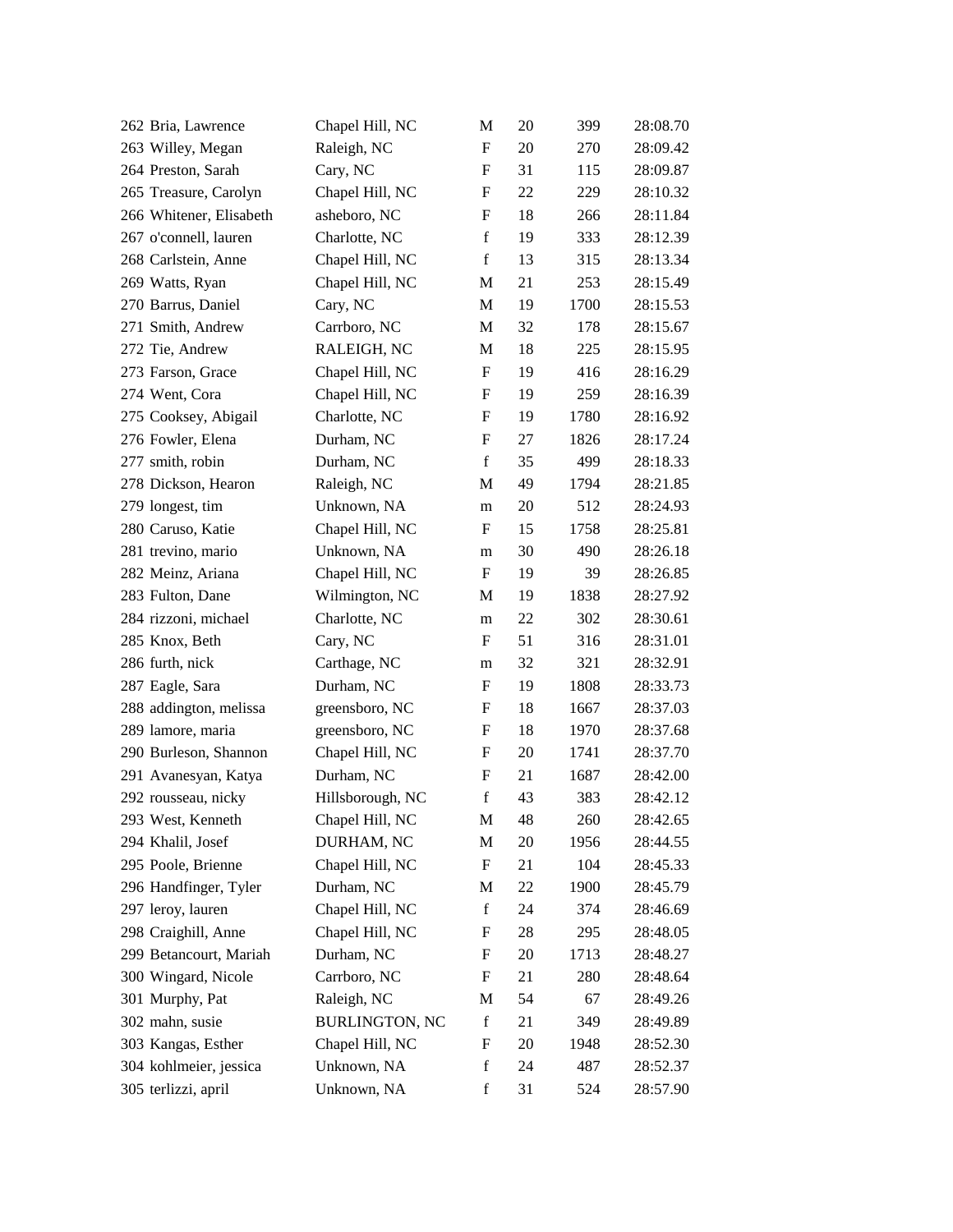| 307 Daley, Lucas<br>Carrboro, NC<br>8<br>507<br>M<br>308 van Rens, Anna<br>Chapel Hill, NC<br>$\boldsymbol{\mathrm{F}}$<br>22<br>236<br>Durham, NC<br>25<br>309 Wooten, Virginia<br>F<br>286<br>Chapel Hill, NC<br>$\boldsymbol{\mathrm{F}}$<br>26<br>91<br>310 Perry, Casey<br>311 McBride, Olivia<br>$\boldsymbol{\mathrm{F}}$<br>15<br>Chapel Hill, NC<br>520<br>20<br>312 Grathwohl, Maggie<br>Chapel Hill, NC<br>F<br>1868<br>Raleigh, NC<br>$27\,$<br>313 Sunstrom, Corey<br>212<br>M<br>314 Clark, Deborah<br>Winston-Salem, NC<br>F<br>56<br>1765<br>315 Vega, Sarah<br>Durham, NC<br>$\boldsymbol{\mathrm{F}}$<br>20<br>238<br>316 Kirkland, Tyler<br>1961<br>Chapel Hill, NC<br>F<br>24<br>Chapel Hill, NC<br>317 Rittenberg, Alison<br>F<br>25<br>132<br>318 Carter, Christy<br>Raleigh, NC<br>F<br>24<br>1756<br>18<br>319 Burke, Natalie<br>Chapel Hill, NC<br>F<br>1740<br>Chapel Hill, NC<br>$\boldsymbol{\mathrm{F}}$<br>19<br>203<br>320 Stramm, Sophie<br>321 Haidary, Zakeria<br>Chapel Hill, NC<br>19<br>1887<br>M<br>322 Hayman, Wilson<br>Raleigh, NC<br>19<br>M<br>1914<br>323 Frush, Sarah<br>Chapel Hill, NC<br>$\mathbf F$<br>23<br>1837<br>324 Rives, Sally<br>$22\,$<br>Chapel Hill, NC<br>F<br>134<br>Chapel Hill, NC<br>$\boldsymbol{\mathrm{F}}$<br>19<br>1784<br>325 Crawford, Stephanie<br>18<br>326 Wynn, Maria<br>Apex, NC<br>F<br>287<br>327 Sohn, Katelyn<br>LEWISVILLE, NC<br>18<br>186<br>F<br>328 Prinzhorn, Ashley<br>$\boldsymbol{\mathrm{F}}$<br>Chapel Hill, NC<br>17<br>117<br>22<br>329 Kool, Trenton<br>Chapel Hill, NC<br>M<br>1967<br>330 Mershon, Claire-Helene<br>Chapel Hill, NC<br>$\boldsymbol{\mathrm{F}}$<br>30<br>42<br>51<br>331 Dunn, James<br>Sapphire, NC<br>1805<br>M<br>Chapel Hill, NC<br>40<br>332 Graham, Vann<br>M<br>1866<br>333 Quiza, Emily<br>Chapel Hill, NC<br>$\mathbf F$<br>18<br>120<br>334 Russell, Mary<br>Durham, NC<br>19<br>F<br>148<br>335 Edelstein, Erica<br>PBG, FL<br>19<br>F<br>1809<br>336 Herndon, Heather<br>37<br>Chapel Hill, NC<br>F<br>292<br>337 Noe, Jeanne<br>Chapel Hill, NC<br>$\mathbf F$<br>51<br>74<br>Raleigh, NC<br>21<br>338 Bennett, Maryscott<br>F<br>1710<br>339 Payne, Marilyn<br>Chapel Hill, NC<br>F<br>20<br>90<br>340 Kaminer, Sarah<br>Chapel Hill, NC<br>20<br>F<br>1946<br>341 yon, michael<br>Chapel Hill, NC<br>20<br>480<br>m<br>342 Ingram, Adara<br>21<br>Chapel Hill, NC<br>F<br>1930<br>Chapel Hill, NC<br>19<br>343 Stark, Jacob<br>191<br>M<br>344 hattman, garrett<br>Chapel Hill, NC<br>14<br>339<br>m<br>345 nelson, lyn<br>Chapel Hill, NC<br>$\mathbf f$<br>15<br>340<br>346 McGrath, Erin<br>Chapel Hill, NC<br>21<br>F<br>28<br>347 Hale, Isabelle<br>20<br>Chapel Hill, NC<br>F<br>1889<br>348 landau, hillary<br>mendham, NJ<br>F<br>19<br>1973 | 306 goray, kara         | Chapel Hill, NC | $\mathbf f$ | 19 | 366  | 28:59.71 |
|---------------------------------------------------------------------------------------------------------------------------------------------------------------------------------------------------------------------------------------------------------------------------------------------------------------------------------------------------------------------------------------------------------------------------------------------------------------------------------------------------------------------------------------------------------------------------------------------------------------------------------------------------------------------------------------------------------------------------------------------------------------------------------------------------------------------------------------------------------------------------------------------------------------------------------------------------------------------------------------------------------------------------------------------------------------------------------------------------------------------------------------------------------------------------------------------------------------------------------------------------------------------------------------------------------------------------------------------------------------------------------------------------------------------------------------------------------------------------------------------------------------------------------------------------------------------------------------------------------------------------------------------------------------------------------------------------------------------------------------------------------------------------------------------------------------------------------------------------------------------------------------------------------------------------------------------------------------------------------------------------------------------------------------------------------------------------------------------------------------------------------------------------------------------------------------------------------------------------------------------------------------------------------------------------------------------------------------------------------------------------------------------------------------------------------------------------------------------------------------------------------------------------------------------------------------------------------------------------------------------------------------------------------------------------------------------------------------------------------------------------------------------------------------|-------------------------|-----------------|-------------|----|------|----------|
|                                                                                                                                                                                                                                                                                                                                                                                                                                                                                                                                                                                                                                                                                                                                                                                                                                                                                                                                                                                                                                                                                                                                                                                                                                                                                                                                                                                                                                                                                                                                                                                                                                                                                                                                                                                                                                                                                                                                                                                                                                                                                                                                                                                                                                                                                                                                                                                                                                                                                                                                                                                                                                                                                                                                                                                       |                         |                 |             |    |      | 29:02.19 |
|                                                                                                                                                                                                                                                                                                                                                                                                                                                                                                                                                                                                                                                                                                                                                                                                                                                                                                                                                                                                                                                                                                                                                                                                                                                                                                                                                                                                                                                                                                                                                                                                                                                                                                                                                                                                                                                                                                                                                                                                                                                                                                                                                                                                                                                                                                                                                                                                                                                                                                                                                                                                                                                                                                                                                                                       |                         |                 |             |    |      | 29:02.52 |
|                                                                                                                                                                                                                                                                                                                                                                                                                                                                                                                                                                                                                                                                                                                                                                                                                                                                                                                                                                                                                                                                                                                                                                                                                                                                                                                                                                                                                                                                                                                                                                                                                                                                                                                                                                                                                                                                                                                                                                                                                                                                                                                                                                                                                                                                                                                                                                                                                                                                                                                                                                                                                                                                                                                                                                                       |                         |                 |             |    |      | 29:08.88 |
|                                                                                                                                                                                                                                                                                                                                                                                                                                                                                                                                                                                                                                                                                                                                                                                                                                                                                                                                                                                                                                                                                                                                                                                                                                                                                                                                                                                                                                                                                                                                                                                                                                                                                                                                                                                                                                                                                                                                                                                                                                                                                                                                                                                                                                                                                                                                                                                                                                                                                                                                                                                                                                                                                                                                                                                       |                         |                 |             |    |      | 29:08.93 |
|                                                                                                                                                                                                                                                                                                                                                                                                                                                                                                                                                                                                                                                                                                                                                                                                                                                                                                                                                                                                                                                                                                                                                                                                                                                                                                                                                                                                                                                                                                                                                                                                                                                                                                                                                                                                                                                                                                                                                                                                                                                                                                                                                                                                                                                                                                                                                                                                                                                                                                                                                                                                                                                                                                                                                                                       |                         |                 |             |    |      | 29:11.02 |
|                                                                                                                                                                                                                                                                                                                                                                                                                                                                                                                                                                                                                                                                                                                                                                                                                                                                                                                                                                                                                                                                                                                                                                                                                                                                                                                                                                                                                                                                                                                                                                                                                                                                                                                                                                                                                                                                                                                                                                                                                                                                                                                                                                                                                                                                                                                                                                                                                                                                                                                                                                                                                                                                                                                                                                                       |                         |                 |             |    |      | 29:14.04 |
|                                                                                                                                                                                                                                                                                                                                                                                                                                                                                                                                                                                                                                                                                                                                                                                                                                                                                                                                                                                                                                                                                                                                                                                                                                                                                                                                                                                                                                                                                                                                                                                                                                                                                                                                                                                                                                                                                                                                                                                                                                                                                                                                                                                                                                                                                                                                                                                                                                                                                                                                                                                                                                                                                                                                                                                       |                         |                 |             |    |      | 29:17.60 |
|                                                                                                                                                                                                                                                                                                                                                                                                                                                                                                                                                                                                                                                                                                                                                                                                                                                                                                                                                                                                                                                                                                                                                                                                                                                                                                                                                                                                                                                                                                                                                                                                                                                                                                                                                                                                                                                                                                                                                                                                                                                                                                                                                                                                                                                                                                                                                                                                                                                                                                                                                                                                                                                                                                                                                                                       |                         |                 |             |    |      | 29:18.33 |
|                                                                                                                                                                                                                                                                                                                                                                                                                                                                                                                                                                                                                                                                                                                                                                                                                                                                                                                                                                                                                                                                                                                                                                                                                                                                                                                                                                                                                                                                                                                                                                                                                                                                                                                                                                                                                                                                                                                                                                                                                                                                                                                                                                                                                                                                                                                                                                                                                                                                                                                                                                                                                                                                                                                                                                                       |                         |                 |             |    |      | 29:22.72 |
|                                                                                                                                                                                                                                                                                                                                                                                                                                                                                                                                                                                                                                                                                                                                                                                                                                                                                                                                                                                                                                                                                                                                                                                                                                                                                                                                                                                                                                                                                                                                                                                                                                                                                                                                                                                                                                                                                                                                                                                                                                                                                                                                                                                                                                                                                                                                                                                                                                                                                                                                                                                                                                                                                                                                                                                       |                         |                 |             |    |      | 29:23.60 |
|                                                                                                                                                                                                                                                                                                                                                                                                                                                                                                                                                                                                                                                                                                                                                                                                                                                                                                                                                                                                                                                                                                                                                                                                                                                                                                                                                                                                                                                                                                                                                                                                                                                                                                                                                                                                                                                                                                                                                                                                                                                                                                                                                                                                                                                                                                                                                                                                                                                                                                                                                                                                                                                                                                                                                                                       |                         |                 |             |    |      | 29:23.99 |
|                                                                                                                                                                                                                                                                                                                                                                                                                                                                                                                                                                                                                                                                                                                                                                                                                                                                                                                                                                                                                                                                                                                                                                                                                                                                                                                                                                                                                                                                                                                                                                                                                                                                                                                                                                                                                                                                                                                                                                                                                                                                                                                                                                                                                                                                                                                                                                                                                                                                                                                                                                                                                                                                                                                                                                                       |                         |                 |             |    |      | 29:24.01 |
|                                                                                                                                                                                                                                                                                                                                                                                                                                                                                                                                                                                                                                                                                                                                                                                                                                                                                                                                                                                                                                                                                                                                                                                                                                                                                                                                                                                                                                                                                                                                                                                                                                                                                                                                                                                                                                                                                                                                                                                                                                                                                                                                                                                                                                                                                                                                                                                                                                                                                                                                                                                                                                                                                                                                                                                       |                         |                 |             |    |      | 29:24.19 |
|                                                                                                                                                                                                                                                                                                                                                                                                                                                                                                                                                                                                                                                                                                                                                                                                                                                                                                                                                                                                                                                                                                                                                                                                                                                                                                                                                                                                                                                                                                                                                                                                                                                                                                                                                                                                                                                                                                                                                                                                                                                                                                                                                                                                                                                                                                                                                                                                                                                                                                                                                                                                                                                                                                                                                                                       |                         |                 |             |    |      | 29:24.31 |
|                                                                                                                                                                                                                                                                                                                                                                                                                                                                                                                                                                                                                                                                                                                                                                                                                                                                                                                                                                                                                                                                                                                                                                                                                                                                                                                                                                                                                                                                                                                                                                                                                                                                                                                                                                                                                                                                                                                                                                                                                                                                                                                                                                                                                                                                                                                                                                                                                                                                                                                                                                                                                                                                                                                                                                                       |                         |                 |             |    |      | 29:25.21 |
|                                                                                                                                                                                                                                                                                                                                                                                                                                                                                                                                                                                                                                                                                                                                                                                                                                                                                                                                                                                                                                                                                                                                                                                                                                                                                                                                                                                                                                                                                                                                                                                                                                                                                                                                                                                                                                                                                                                                                                                                                                                                                                                                                                                                                                                                                                                                                                                                                                                                                                                                                                                                                                                                                                                                                                                       |                         |                 |             |    |      | 29:27.03 |
|                                                                                                                                                                                                                                                                                                                                                                                                                                                                                                                                                                                                                                                                                                                                                                                                                                                                                                                                                                                                                                                                                                                                                                                                                                                                                                                                                                                                                                                                                                                                                                                                                                                                                                                                                                                                                                                                                                                                                                                                                                                                                                                                                                                                                                                                                                                                                                                                                                                                                                                                                                                                                                                                                                                                                                                       |                         |                 |             |    |      | 29:31.60 |
|                                                                                                                                                                                                                                                                                                                                                                                                                                                                                                                                                                                                                                                                                                                                                                                                                                                                                                                                                                                                                                                                                                                                                                                                                                                                                                                                                                                                                                                                                                                                                                                                                                                                                                                                                                                                                                                                                                                                                                                                                                                                                                                                                                                                                                                                                                                                                                                                                                                                                                                                                                                                                                                                                                                                                                                       |                         |                 |             |    |      | 29:31.85 |
|                                                                                                                                                                                                                                                                                                                                                                                                                                                                                                                                                                                                                                                                                                                                                                                                                                                                                                                                                                                                                                                                                                                                                                                                                                                                                                                                                                                                                                                                                                                                                                                                                                                                                                                                                                                                                                                                                                                                                                                                                                                                                                                                                                                                                                                                                                                                                                                                                                                                                                                                                                                                                                                                                                                                                                                       |                         |                 |             |    |      | 29:32.37 |
|                                                                                                                                                                                                                                                                                                                                                                                                                                                                                                                                                                                                                                                                                                                                                                                                                                                                                                                                                                                                                                                                                                                                                                                                                                                                                                                                                                                                                                                                                                                                                                                                                                                                                                                                                                                                                                                                                                                                                                                                                                                                                                                                                                                                                                                                                                                                                                                                                                                                                                                                                                                                                                                                                                                                                                                       |                         |                 |             |    |      | 29:32.65 |
|                                                                                                                                                                                                                                                                                                                                                                                                                                                                                                                                                                                                                                                                                                                                                                                                                                                                                                                                                                                                                                                                                                                                                                                                                                                                                                                                                                                                                                                                                                                                                                                                                                                                                                                                                                                                                                                                                                                                                                                                                                                                                                                                                                                                                                                                                                                                                                                                                                                                                                                                                                                                                                                                                                                                                                                       |                         |                 |             |    |      | 29:33.09 |
|                                                                                                                                                                                                                                                                                                                                                                                                                                                                                                                                                                                                                                                                                                                                                                                                                                                                                                                                                                                                                                                                                                                                                                                                                                                                                                                                                                                                                                                                                                                                                                                                                                                                                                                                                                                                                                                                                                                                                                                                                                                                                                                                                                                                                                                                                                                                                                                                                                                                                                                                                                                                                                                                                                                                                                                       |                         |                 |             |    |      | 29:33.16 |
|                                                                                                                                                                                                                                                                                                                                                                                                                                                                                                                                                                                                                                                                                                                                                                                                                                                                                                                                                                                                                                                                                                                                                                                                                                                                                                                                                                                                                                                                                                                                                                                                                                                                                                                                                                                                                                                                                                                                                                                                                                                                                                                                                                                                                                                                                                                                                                                                                                                                                                                                                                                                                                                                                                                                                                                       |                         |                 |             |    |      | 29:33.18 |
|                                                                                                                                                                                                                                                                                                                                                                                                                                                                                                                                                                                                                                                                                                                                                                                                                                                                                                                                                                                                                                                                                                                                                                                                                                                                                                                                                                                                                                                                                                                                                                                                                                                                                                                                                                                                                                                                                                                                                                                                                                                                                                                                                                                                                                                                                                                                                                                                                                                                                                                                                                                                                                                                                                                                                                                       |                         |                 |             |    |      | 29:43.02 |
|                                                                                                                                                                                                                                                                                                                                                                                                                                                                                                                                                                                                                                                                                                                                                                                                                                                                                                                                                                                                                                                                                                                                                                                                                                                                                                                                                                                                                                                                                                                                                                                                                                                                                                                                                                                                                                                                                                                                                                                                                                                                                                                                                                                                                                                                                                                                                                                                                                                                                                                                                                                                                                                                                                                                                                                       |                         |                 |             |    |      | 29:45.31 |
|                                                                                                                                                                                                                                                                                                                                                                                                                                                                                                                                                                                                                                                                                                                                                                                                                                                                                                                                                                                                                                                                                                                                                                                                                                                                                                                                                                                                                                                                                                                                                                                                                                                                                                                                                                                                                                                                                                                                                                                                                                                                                                                                                                                                                                                                                                                                                                                                                                                                                                                                                                                                                                                                                                                                                                                       |                         |                 |             |    |      | 29:47.01 |
|                                                                                                                                                                                                                                                                                                                                                                                                                                                                                                                                                                                                                                                                                                                                                                                                                                                                                                                                                                                                                                                                                                                                                                                                                                                                                                                                                                                                                                                                                                                                                                                                                                                                                                                                                                                                                                                                                                                                                                                                                                                                                                                                                                                                                                                                                                                                                                                                                                                                                                                                                                                                                                                                                                                                                                                       |                         |                 |             |    |      | 29:52.64 |
|                                                                                                                                                                                                                                                                                                                                                                                                                                                                                                                                                                                                                                                                                                                                                                                                                                                                                                                                                                                                                                                                                                                                                                                                                                                                                                                                                                                                                                                                                                                                                                                                                                                                                                                                                                                                                                                                                                                                                                                                                                                                                                                                                                                                                                                                                                                                                                                                                                                                                                                                                                                                                                                                                                                                                                                       |                         |                 |             |    |      | 29:53.33 |
|                                                                                                                                                                                                                                                                                                                                                                                                                                                                                                                                                                                                                                                                                                                                                                                                                                                                                                                                                                                                                                                                                                                                                                                                                                                                                                                                                                                                                                                                                                                                                                                                                                                                                                                                                                                                                                                                                                                                                                                                                                                                                                                                                                                                                                                                                                                                                                                                                                                                                                                                                                                                                                                                                                                                                                                       |                         |                 |             |    |      | 29:55.56 |
|                                                                                                                                                                                                                                                                                                                                                                                                                                                                                                                                                                                                                                                                                                                                                                                                                                                                                                                                                                                                                                                                                                                                                                                                                                                                                                                                                                                                                                                                                                                                                                                                                                                                                                                                                                                                                                                                                                                                                                                                                                                                                                                                                                                                                                                                                                                                                                                                                                                                                                                                                                                                                                                                                                                                                                                       |                         |                 |             |    |      | 29:57.04 |
|                                                                                                                                                                                                                                                                                                                                                                                                                                                                                                                                                                                                                                                                                                                                                                                                                                                                                                                                                                                                                                                                                                                                                                                                                                                                                                                                                                                                                                                                                                                                                                                                                                                                                                                                                                                                                                                                                                                                                                                                                                                                                                                                                                                                                                                                                                                                                                                                                                                                                                                                                                                                                                                                                                                                                                                       |                         |                 |             |    |      | 30:00.78 |
|                                                                                                                                                                                                                                                                                                                                                                                                                                                                                                                                                                                                                                                                                                                                                                                                                                                                                                                                                                                                                                                                                                                                                                                                                                                                                                                                                                                                                                                                                                                                                                                                                                                                                                                                                                                                                                                                                                                                                                                                                                                                                                                                                                                                                                                                                                                                                                                                                                                                                                                                                                                                                                                                                                                                                                                       |                         |                 |             |    |      | 30:01.66 |
|                                                                                                                                                                                                                                                                                                                                                                                                                                                                                                                                                                                                                                                                                                                                                                                                                                                                                                                                                                                                                                                                                                                                                                                                                                                                                                                                                                                                                                                                                                                                                                                                                                                                                                                                                                                                                                                                                                                                                                                                                                                                                                                                                                                                                                                                                                                                                                                                                                                                                                                                                                                                                                                                                                                                                                                       |                         |                 |             |    |      | 30:01.76 |
|                                                                                                                                                                                                                                                                                                                                                                                                                                                                                                                                                                                                                                                                                                                                                                                                                                                                                                                                                                                                                                                                                                                                                                                                                                                                                                                                                                                                                                                                                                                                                                                                                                                                                                                                                                                                                                                                                                                                                                                                                                                                                                                                                                                                                                                                                                                                                                                                                                                                                                                                                                                                                                                                                                                                                                                       |                         |                 |             |    |      | 30:01.79 |
|                                                                                                                                                                                                                                                                                                                                                                                                                                                                                                                                                                                                                                                                                                                                                                                                                                                                                                                                                                                                                                                                                                                                                                                                                                                                                                                                                                                                                                                                                                                                                                                                                                                                                                                                                                                                                                                                                                                                                                                                                                                                                                                                                                                                                                                                                                                                                                                                                                                                                                                                                                                                                                                                                                                                                                                       |                         |                 |             |    |      | 30:03.80 |
|                                                                                                                                                                                                                                                                                                                                                                                                                                                                                                                                                                                                                                                                                                                                                                                                                                                                                                                                                                                                                                                                                                                                                                                                                                                                                                                                                                                                                                                                                                                                                                                                                                                                                                                                                                                                                                                                                                                                                                                                                                                                                                                                                                                                                                                                                                                                                                                                                                                                                                                                                                                                                                                                                                                                                                                       |                         |                 |             |    |      | 30:05.33 |
|                                                                                                                                                                                                                                                                                                                                                                                                                                                                                                                                                                                                                                                                                                                                                                                                                                                                                                                                                                                                                                                                                                                                                                                                                                                                                                                                                                                                                                                                                                                                                                                                                                                                                                                                                                                                                                                                                                                                                                                                                                                                                                                                                                                                                                                                                                                                                                                                                                                                                                                                                                                                                                                                                                                                                                                       |                         |                 |             |    |      | 30:06.36 |
|                                                                                                                                                                                                                                                                                                                                                                                                                                                                                                                                                                                                                                                                                                                                                                                                                                                                                                                                                                                                                                                                                                                                                                                                                                                                                                                                                                                                                                                                                                                                                                                                                                                                                                                                                                                                                                                                                                                                                                                                                                                                                                                                                                                                                                                                                                                                                                                                                                                                                                                                                                                                                                                                                                                                                                                       |                         |                 |             |    |      | 30:06.49 |
|                                                                                                                                                                                                                                                                                                                                                                                                                                                                                                                                                                                                                                                                                                                                                                                                                                                                                                                                                                                                                                                                                                                                                                                                                                                                                                                                                                                                                                                                                                                                                                                                                                                                                                                                                                                                                                                                                                                                                                                                                                                                                                                                                                                                                                                                                                                                                                                                                                                                                                                                                                                                                                                                                                                                                                                       |                         |                 |             |    |      | 30:07.84 |
|                                                                                                                                                                                                                                                                                                                                                                                                                                                                                                                                                                                                                                                                                                                                                                                                                                                                                                                                                                                                                                                                                                                                                                                                                                                                                                                                                                                                                                                                                                                                                                                                                                                                                                                                                                                                                                                                                                                                                                                                                                                                                                                                                                                                                                                                                                                                                                                                                                                                                                                                                                                                                                                                                                                                                                                       |                         |                 |             |    |      | 30:08.27 |
|                                                                                                                                                                                                                                                                                                                                                                                                                                                                                                                                                                                                                                                                                                                                                                                                                                                                                                                                                                                                                                                                                                                                                                                                                                                                                                                                                                                                                                                                                                                                                                                                                                                                                                                                                                                                                                                                                                                                                                                                                                                                                                                                                                                                                                                                                                                                                                                                                                                                                                                                                                                                                                                                                                                                                                                       |                         |                 |             |    |      | 30:08.37 |
|                                                                                                                                                                                                                                                                                                                                                                                                                                                                                                                                                                                                                                                                                                                                                                                                                                                                                                                                                                                                                                                                                                                                                                                                                                                                                                                                                                                                                                                                                                                                                                                                                                                                                                                                                                                                                                                                                                                                                                                                                                                                                                                                                                                                                                                                                                                                                                                                                                                                                                                                                                                                                                                                                                                                                                                       |                         |                 |             |    |      | 30:09.56 |
|                                                                                                                                                                                                                                                                                                                                                                                                                                                                                                                                                                                                                                                                                                                                                                                                                                                                                                                                                                                                                                                                                                                                                                                                                                                                                                                                                                                                                                                                                                                                                                                                                                                                                                                                                                                                                                                                                                                                                                                                                                                                                                                                                                                                                                                                                                                                                                                                                                                                                                                                                                                                                                                                                                                                                                                       | 349 Chamblee, Katherine | Greensboro, NC  | F           | 19 | 1762 | 30:09.69 |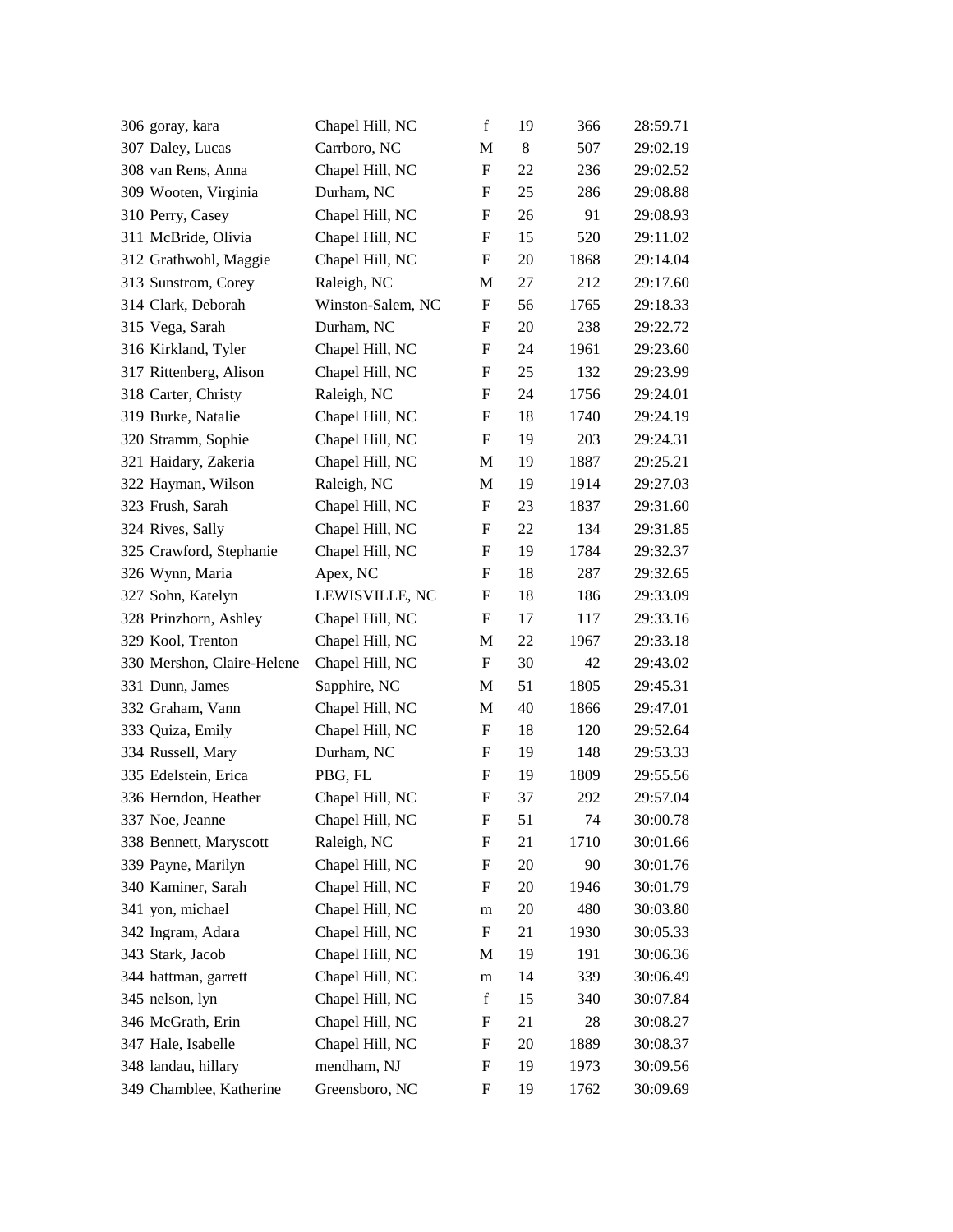| 350 Fallanca, Sally     | Winston-Salem, NC | F                         | 18     | 1819 | 30:09.71 |
|-------------------------|-------------------|---------------------------|--------|------|----------|
| 351 trevino, berkely    | Unknown, NA       | $\mathbf f$               | 26     | 491  | 30:10.57 |
| 352 Lee, B. Pierce      | Chapel Hill, NC   | M                         | 20     | 1977 | 30:11.46 |
| 353 casey, mary lee     | Chapel Hill, NC   | f                         | 31     | 344  | 30:11.95 |
| 354 schoch, kelly       | Raleigh, NC       | $\mathbf f$               | 32     | 345  | 30:12.40 |
| 355 Carter, Jacqueline  | New Haven, CT     | F                         | 26     | 1757 | 30:17.06 |
| 356 garneau, william    | Unknown, NA       | m                         | 29     | 548  | 30:17.11 |
| 357 Rich, Susan         | Greensboro, NC    | $\boldsymbol{\mathrm{F}}$ | 18     | 129  | 30:17.24 |
| 358 Henson, David       | Durham, NC        | M                         | 49     | 1916 | 30:18.08 |
| 359 Bystrzycki, Eliza   | Charlotte, NC     | F                         | 23     | 1745 | 30:18.28 |
| 360 Murphy, Katherine   | Raleigh, NC       | F                         | 18     | 66   | 30:19.44 |
| 361 pontrelli, kiley    | Chapel Hill, NC   | $\mathbf f$               | 20     | 364  | 30:20.45 |
| 362 Freetly, Emma       | Chapel Hill, NC   | F                         | 18     | 1831 | 30:21.35 |
| 363 Ludington, Sarah    | Carrboro, NC      | $\boldsymbol{\mathrm{F}}$ | 47     | 309  | 30:21.77 |
| 364 Fox, Matt           | Chapel Hill, NC   | M                         | 21     | 558  | 30:24.56 |
| 365 Litke, Ben          | Chapel Hill, NC   | M                         | $20\,$ | 1992 | 30:24.84 |
| 366 jacobs, garrett     | Chapel Hill, NC   | m                         | 20     | 479  | 30:26.94 |
| 367 Vlasis, Stephanie   | Chapel Hill, NC   | F                         | 20     | 239  | 30:27.12 |
| 368 Shuey, Emily        | New York, NY      | F                         | 26     | 170  | 30:28.70 |
| 369 Golden, Blair       | Chapel Hill, NC   | F                         | 5      | 1854 | 30:29.03 |
| 370 Elkins, James       | Arlington, VA     | M                         | 25     | 1812 | 30:29.18 |
| 371 Noel, Taylor        | Chapel Hill, NC   | F                         | 18     | 75   | 30:29.30 |
| 372 Poveromo, Cristina  | Chapel Hill, NC   | F                         | 21     | 107  | 30:29.69 |
| 373 Sweeney, Kelly      | Greensboro, NC    | $\mathbf F$               | 19     | 215  | 30:33.78 |
| 374 White, Bart         | Raleigh, NC       | M                         | 57     | 262  | 30:34.14 |
| 375 Cusick, Claire      | Durham, NC        | F                         | 41     | 1788 | 30:34.95 |
| 376 Snow, Jennifer      | Raleigh, NC       | F                         | 27     | 185  | 30:37.91 |
| 377 Gunter, Joshua      | Franklinton, NC   | M                         | 37     | 1878 | 30:38.22 |
| 378 Skalski, Virginia   | Raleigh, NC       | $\mathbf F$               | 30     | 175  | 30:43.09 |
| 379 Wierman, Mary Beth  | Chapel Hill, NC   | F                         | 20     | 268  | 30:45.09 |
| 380 Hackeling, Emily    | Wilmington, NC    | F                         | 18     | 1886 | 30:49.79 |
| 381 Migliara, Gabrielle | Castle Hayne, NC  | F                         | 19     | 44   | 30:50.11 |
| 382 Wilkey, Sarah       | Chapel Hill, NC   | F                         | 20     | 269  | 30:51.52 |
| 383 McCallum, Jennifer  | Chapel Hill, NC   | F                         | 21     | 23   | 30:51.83 |
| 384 harper, emily       | Unknown, NA       | $\mathbf f$               | 21     | 500  | 30:51.93 |
| 385 Reeves, Paige       | Chapel Hill, NC   | F                         | 19     | 124  | 30:54.32 |
| 386 leder, samantha     | Unknown, NA       | $\mathbf f$               | 21     | 541  | 30:55.79 |
| 387 Wolf, Madison       | Chapel Hill, NC   | F                         | 20     | 283  | 30:55.98 |
| 388 Forster, Leah       | Raleigh, NC       | F                         | 19     | 418  | 30:56.28 |
| 389 Gennaro, Lauren     | Chapel Hill, NC   | F                         | 20     | 420  | 30:56.30 |
| 390 Mullins, Kathryn    | Matthews, NC      | F                         | 25     | 62   | 30:56.99 |
| 391 Lance, Mark         | Mebane, NC        | M                         | 40     | 1972 | 31:02.49 |
| 392 Meier, Bernard      | Raleigh, NC       | M                         | 28     | 37   | 31:05.90 |
| 393 crawford, joe       | Raleigh, NC       | m                         | 30     | 354  | 31:06.32 |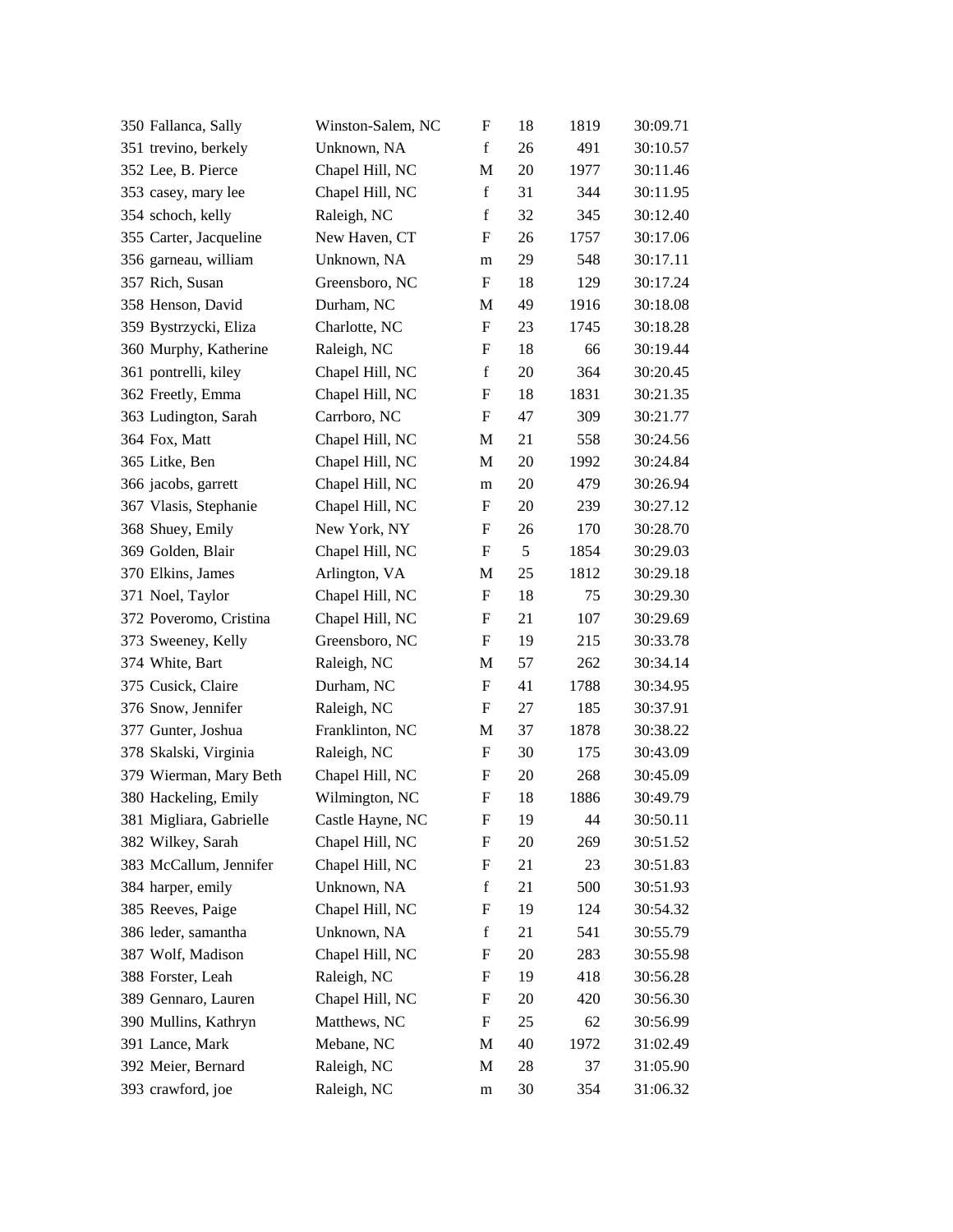| 394 Petterson, Jeannie                         | Chapel Hill, NC        | $\boldsymbol{\mathrm{F}}$ | 43 | 96   | 31:06.43 |
|------------------------------------------------|------------------------|---------------------------|----|------|----------|
| 395 Harris, Heather                            | Chapel Hill, NC        | F                         | 38 | 1909 | 31:06.48 |
| 396 Avara, Michele                             | Chapel Hill, NC        | F                         | 22 | 1688 | 31:06.88 |
| 397 Simmons-Josilevich, Jessi Jacksonville, NC |                        | F                         | 18 | 172  | 31:06.89 |
| 398 Boukas, Eleni                              | Durham, NC             | F                         | 23 | 1723 | 31:07.15 |
| 399 Rice, Emily                                | Raleigh, NC            | F                         | 22 | 128  | 31:09.33 |
| 400 Parrish, Elliot                            | Raleigh, NC            | M                         | 22 | 88   | 31:09.44 |
| 401 Sullivan, Erin                             | Chapel Hill, NC        | $\boldsymbol{\mathrm{F}}$ | 41 | 495  | 31:16.14 |
| 402 Gunter, Kristen                            | Franklinton, NC        | F                         | 38 | 1879 | 31:16.19 |
| 403 Graban, Krissy                             | Greensboro, NC         | F                         | 22 | 1862 | 31:19.50 |
| 404 robert, lucy                               | Unknown, NA            | $\mathbf f$               | 23 | 535  | 31:20.13 |
| 405 McMillan, Mary                             | RALEIGH, NC            | F                         | 23 | 32   | 31:20.29 |
| 406 Graban, Michael                            | Greensboro, NC         | M                         | 22 | 1863 | 31:20.62 |
| 407 harris, cameron                            | Greensboro, NC         | m                         | 56 | 379  | 31:20.91 |
| 408 Smith, Shauna                              | CARY, NC               | F                         | 23 | 182  | 31:21.15 |
| 409 sullivan, daniel                           | Chapel Hill, NC        | m                         | 67 | 496  | 31:23.16 |
| 410 Smith, Adrienne                            | Cary, NC               | F                         | 31 | 177  | 31:28.77 |
| 411 Clayton, Shanna                            | Sanford, NC            | F                         | 40 | 407  | 31:31.97 |
| 412 Baer, Sophie                               | Chapel Hill, NC        | F                         | 20 | 1690 | 31:32.13 |
| 413 Lampkin, Leigh-Ann                         | Chapel Hill, NC        | F                         | 23 | 532  | 31:38.38 |
| 414 abbott, jackie                             | Unknown, NA            | $\mathbf f$               | 52 | 489  | 31:38.87 |
| 415 Whitt, James                               | Durham, NC             | M                         | 27 | 267  | 31:42.51 |
| 416 nicholsan, meredith                        | Durham, NC             | $\mathbf f$               | 38 | 351  | 31:43.95 |
| 417 Stevens, Emily                             | Chapel Hill, NC        | F                         | 38 | 296  | 31:44.88 |
| 418 bray, lexie                                | <b>GRAHAM, NC</b>      | $\mathbf f$               | 18 | 1731 | 31:46.56 |
| 419 Musiol, Lauren                             | Charlotte NC 28209, NC | F                         | 27 | 70   | 31:50.59 |
| 420 Meier, Brooke                              | Raleigh, NC            | F                         | 28 | 38   | 31:50.73 |
| 421 Miller, Dylan                              | Raleigh, NC            | M                         | 20 | 45   | 31:59.67 |
| 422 Swindle, Max                               | Chapel Hill, NC        | M                         | 20 | 216  | 31:59.98 |
| 423 Bowers, Adrian                             | Chapel Hill, NC        | $\mathbf F$               | 17 | 1725 | 32:00.92 |
| 424 Hare, Rachel                               | Chapel Hill, NC        | F                         | 17 | 1904 | 32:01.98 |
| 425 Scott, Claire                              | Carrboro, NC           | F                         | 17 | 165  | 32:02.11 |
| 426 minogue, Katie                             | Chapel Hill, NC        | F                         | 16 | 48   | 32:02.21 |
| 427 Austin, Colin                              | Chapel Hill, NC        | M                         | 46 | 1686 | 32:03.00 |
| 428 Merrigan, Briana                           | Chapel Hill, NC        | $\boldsymbol{\mathrm{F}}$ | 16 | 41   | 32:07.97 |
| 429 macleod, carolyn                           | Chapel Hill, NC        | $\mathbf f$               | 13 | 4    | 32:08.06 |
| 430 Macleod, Kirstin                           | Chapel Hill, NC        | $\mathbf f$               | 15 | 5    | 32:08.15 |
| 431 Barrow, Flora                              | Chapel Hill, NC        | F                         | 21 | 1699 | 32:08.56 |
| 432 Marsh, Elizabeth                           | Durham, NC             | F                         | 27 | 11   | 32:12.73 |
| 433 vinson, tracy                              | Unknown, NA            | $\mathbf f$               | 53 | 493  | 32:20.70 |
| 434 Bell, Gerald                               | Chapel Hill, NC        | M                         | 74 | 1708 | 32:27.67 |
| 435 Kennedy, Shannon                           | Chapel Hill, NC        | F                         | 45 | 293  | 32:36.94 |
| 436 Nail, Lindsey                              | greensboro, NC         | F                         | 42 | 297  | 32:36.94 |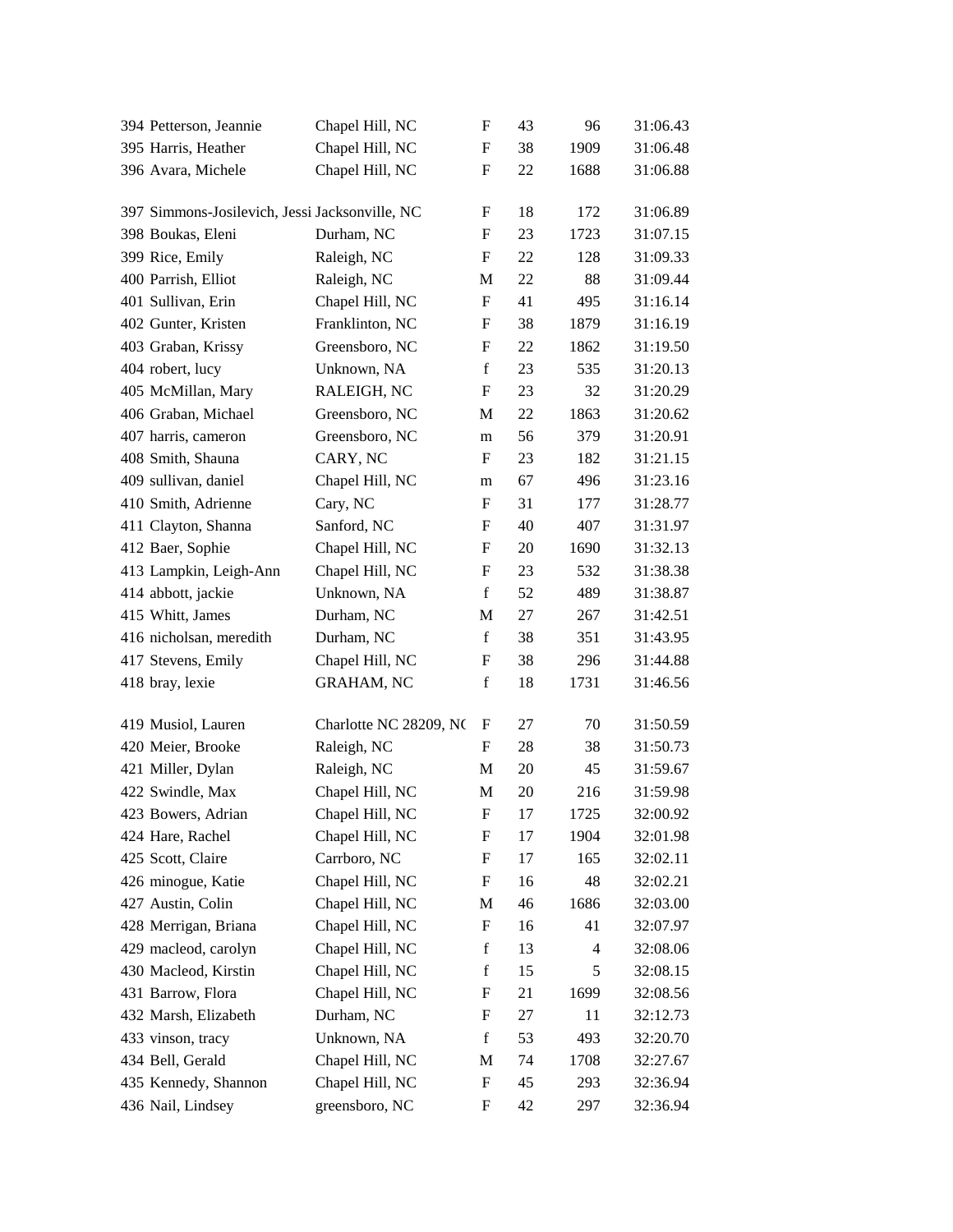| 437 Stockton, Hill    | Winston-Salem, NC    | M                         | 52 | 199  | 32:39.40 |
|-----------------------|----------------------|---------------------------|----|------|----------|
| 438 Coyle, Courtney   | Durham, NC           | F                         | 31 | 377  | 32:40.38 |
| 439 Martin, Sharon    | Chapel Hill, NC      | F                         | 24 | 15   | 32:54.98 |
| 440 Huber, Nancy      | Winston-Salem, NC    | F                         | 57 | 1926 | 33:04.49 |
| 441 Badanes, Lara     | Raleigh, NC          | F                         | 36 | 1689 | 33:04.80 |
| 442 Cohen, Susan      | Durham, NC           | $\boldsymbol{\mathrm{F}}$ | 31 | 341  | 33:06.00 |
| 443 Chudgar, Sonya    | Chapel Hill, NC      | F                         | 22 | 1764 | 33:06.20 |
| 444 o'reilly, emer    | Chapel Hill, NC      | $\mathbf f$               | 18 | 343  | 33:09.80 |
| 445 bissell, chester  | Chapel Hill, NC      | m                         | 20 | 378  | 33:09.96 |
| 446 Donovan, Cynthia  | Chapel Hill, NC      | F                         | 34 | 391  | 33:14.70 |
| 447 donovan, brian    | Chapel Hill, NC      | m                         | 39 | 390  | 33:15.21 |
| 448 Griffin, Jesse    | <b>GRAHAM, NC</b>    | M                         | 40 | 1873 | 33:23.31 |
| 449 Givens, Krystal   | Chapel Hill, NC      | F                         | 22 | 1850 | 33:25.99 |
| 450 Hanby, Logan      | Cornelius, NC        | F                         | 22 | 1898 | 33:37.00 |
| 451 Hanby, David      | Cornelius, NC        | M                         | 51 | 1896 | 33:38.12 |
| 452 segall, robin     | Durham, NC           | $\mathbf f$               | 57 | 346  | 33:38.64 |
| 453 Graham, Dalton    | Chapel Hill, NC      | М                         | 8  | 1865 | 33:45.97 |
| 454 Grinder, Teresa   | Cary, NC             | $\boldsymbol{\mathrm{F}}$ | 55 | 1875 | 33:49.48 |
| 455 Branch, Kateland  | Cary, NC             | F                         | 23 | 1729 | 33:49.59 |
| 456 Branch, Ann       | Cary, NC             | F                         | 52 | 1728 | 33:50.31 |
| 457 James, Caroline   | Charlotte, NC        | $\boldsymbol{\mathrm{F}}$ | 19 | 1933 | 33:51.08 |
| 458 Kayye, Olivia     | Chapel Hill, NC      | F                         | 11 | 306  | 33:53.93 |
| 459 shelton, heather  | Chapel Hill, NC      | $\mathbf f$               | 19 | 470  | 33:58.93 |
| 460 cragg, paige      | Unknown, NA          | $\mathbf f$               | 46 | 509  | 34:00.69 |
| 461 foster, eric      | Chapel Hill, NC      | m                         | 18 | 469  | 34:00.71 |
| 462 Saunders, Julia   | Charlotte, NC        | F                         | 22 | 155  | 34:02.78 |
| 463 Bentler, Ellie    | RALEIGH, NC          | F                         | 28 | 517  | 34:07.28 |
| 464 Kang, Myungsa     | Chapel Hill, NC      | F                         | 43 | 1947 | 34:07.82 |
| 465 Ruiz, Elizabeth   | Chapel Hill, NC      | F                         | 27 | 147  | 34:10.99 |
| 466 Harrington, Jerry | Chapel Hill, NC      | M                         | 54 | 1906 | 34:11.62 |
| 467 Pion, Scott       | Chapel Hill, NC      | M                         | 24 | 99   | 34:14.46 |
| 468 Hennings, Summer  | Chapel Hill, NC      | F                         | 19 | 550  | 34:17.87 |
| 469 Roach, Julia      | Raleigh, NC          | F                         | 19 | 135  | 34:28.70 |
| 470 Martin, Andrea    | Mebane, NC           | F                         | 32 | 13   | 34:32.17 |
| 471 Sizer, Sarah      | West End, NC         | F                         | 18 | 174  | 34:34.03 |
| 472 Owens, Kenneth    | Chapel Hill, NC      | M                         | 21 | 83   | 34:35.19 |
| 473 Lewis, Christina  | Croton-on-Hudson, NY | F                         | 18 | 1989 | 34:36.41 |
| 474 Eisenhart, Thomas | Chapel Hill, NC      | M                         | 23 | 1811 | 34:47.73 |
| 475 Barnes, Haley     | Chapel Hill, NC      | F                         | 22 | 1696 | 34:47.85 |
| 476 mcbee, amanda     | Unknown, NA          | $\mathbf f$               | 28 | 516  | 34:51.13 |
| 477 King, John        | Charlotte, NC        | M                         | 54 | 1959 | 34:51.26 |
| 478 Brown, Julia      | Claremont, CA        | F                         | 20 | 1736 | 34:56.31 |
| 479 Tedford, Kathleen | Chapel Hill, NC      | F                         | 27 | 220  | 35:09.57 |
| 480 Alfaro, Alex      | Chapel Hill, NC      | F                         | 21 | 1673 | 35:11.33 |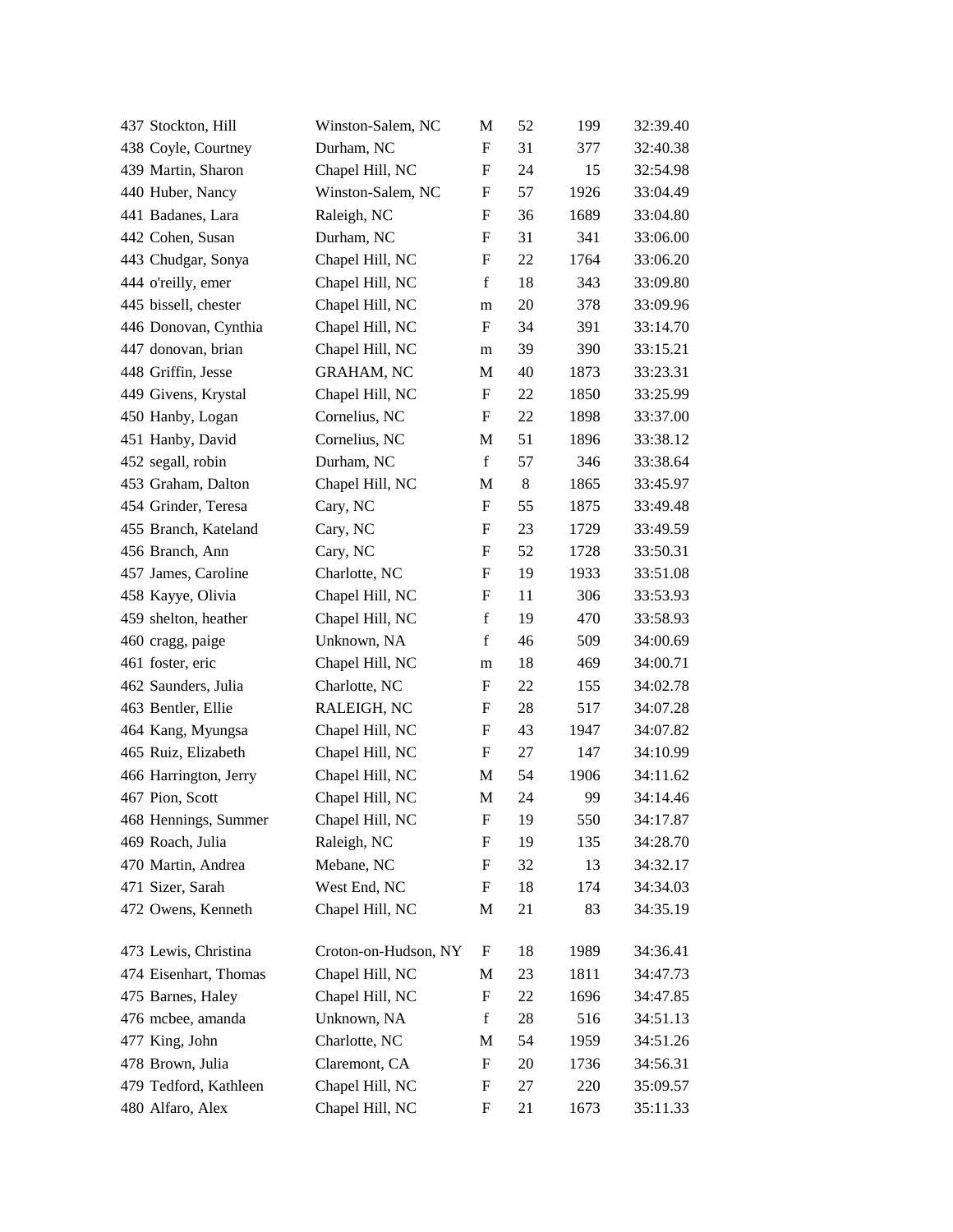| 481 Morgan, Madeline     | Chapel Hill, NC   | $\boldsymbol{\mathrm{F}}$ | 21 | 54   | 35:11.38 |
|--------------------------|-------------------|---------------------------|----|------|----------|
| 482 Iammatteo, Andrea    | Chapel Hill, NC   | F                         | 19 | 427  | 35:12.50 |
| 483 Walsh, Mike          | Holly Springs, NC | M                         | 71 | 245  | 35:26.75 |
| 484 Aristidou, Amanda    | Hampstead, MD     | F                         | 23 | 1682 | 35:29.25 |
| 485 Nolan, Angela        | Hillsborough, NC  | $\mathbf F$               | 45 | 76   | 35:39.42 |
| 486 Murchison, Duncan    | Chapel Hill, NC   | M                         | 14 | 438  | 35:45.55 |
| 487 Haines, Allison      | Indian Trail, NC  | F                         | 18 | 1888 | 35:46.18 |
| 488 Daley, Nora          | Carrboro, NC      | F                         | 6  | 506  | 35:48.61 |
| 489 Brown, Becka         | Chapel Hill, NC   | F                         | 17 | 1733 | 35:49.79 |
| 490 Daley, Tamara        | Carrboro, NC      | F                         | 38 | 505  | 36:06.26 |
| 491 Sturgess, Rebekah    | Chapel Hill, NC   | $\boldsymbol{\mathrm{F}}$ | 18 | 208  | 36:09.27 |
| 492 Murchison, Bradley   | Chapel Hill, NC   | M                         | 55 | 437  | 36:09.49 |
| 493 Geraghty, Mary       | Greensboro, NC    | $\boldsymbol{\mathrm{F}}$ | 59 | 1847 | 36:10.29 |
| 494 Kershaw, Grace       | Chapel Hill, NC   | F                         | 20 | 1955 | 36:10.85 |
| 495 White, Caroline      | Chapel Hill, NC   | F                         | 20 | 263  | 36:11.05 |
| 496 Arthur, Ashley       | Mebane, NC        | $\boldsymbol{\mathrm{F}}$ | 26 | 1683 | 36:12.92 |
| 497 benners, ashley      | Durham, NC        | $\mathbf f$               | 24 | 331  | 36:17.00 |
| 498 Binkowski, Christian | Greensboro, NC    | M                         | 36 | 1714 | 36:18.55 |
| 499 Gentry, Rachel       | Greensboro, NC    | F                         | 19 | 1846 | 36:25.38 |
| 500 Stewart, Shelley     | Durham, NC        | F                         | 29 | 196  | 36:26.33 |
| 501 Tycon, Michael       | Chapel Hill, NC   | M                         | 26 | 460  | 36:26.95 |
| 502 Rogers, Yael         | Durham, NC        | F                         | 39 | 141  | 36:57.06 |
| 503 Cochrane, Catherine  | Piedmont, SC      | F                         | 21 | 1772 | 36:58.82 |
| 504 Schaefer, Elyse      | New Bern, NC      | F                         | 18 | 159  | 36:59.05 |
| 505 lohr, chuck          | Durham, NC        | M                         | 58 | 1994 | 37:00.15 |
| 506 Daily, Samantha      | Wingate, NC       | $\boldsymbol{\mathrm{F}}$ | 18 | 1789 | 37:02.54 |
| 507 Maclay, Michelle     | Carrboro, NC      | F                         | 45 | 3    | 37:03.15 |
| 508 Dowd, Maryjane       | Chapel Hill, NC   | F                         | 19 | 1798 | 37:07.45 |
| 509 Sweeney, Katie       | Chapel Hill, NC   | F                         | 20 | 456  | 37:07.78 |
| 510 Best, Karen          | Mt. Olive, NC     | F                         | 16 | 1712 | 37:16.44 |
| 511 Stuart, Catherine    | Raleigh, NC       | F                         | 56 | 205  | 37:22.31 |
| 512 Lampley, Kevin       | Chapel Hill, NC   | M                         | 19 | 1971 | 37:46.71 |
| 513 DuPalevich, Florence | Durham, NC        | $\boldsymbol{\mathrm{F}}$ | 35 | 1807 | 37:49.31 |
| 514 Adamo, Mike          | Durham, NC        | M                         | 41 | 1666 | 37:49.88 |
| 515 higgs, billie        | CARY, NC          | m                         | 51 | 329  | 37:56.38 |
| 516 Alkhaldi, Rana       | Durham, NC        | $\mathbf F$               | 23 | 1674 | 37:57.71 |
| 517 Miller, John         | Durham, NC        | M                         | 25 | 47   | 37:59.52 |
| 518 Glenn, Catherine     | Chapel Hill, NC   | F                         | 25 | 1851 | 38:08.41 |
| 519 McClellan, Elizabeth | Raleigh, NC       | F                         | 22 | 433  | 38:15.39 |
| 520 Stanley, Megan       | Winston-Salem, NC | F                         | 20 | 190  | 38:38.44 |
| 521 Decess, Lauren       | Apex, NC          | F                         | 20 | 1792 | 38:43.61 |
| 522 rouse, rebecca       | Chapel Hill, NC   | F                         | 25 | 145  | 38:55.70 |
| 523 mann, mckinley       | Raleigh, NC       | ${\rm m}$                 | 25 | 369  | 38:56.12 |
| 524 hunter, christine    | Washington, DC    | $\mathbf f$               | 25 | 368  | 38:56.31 |
|                          |                   |                           |    |      |          |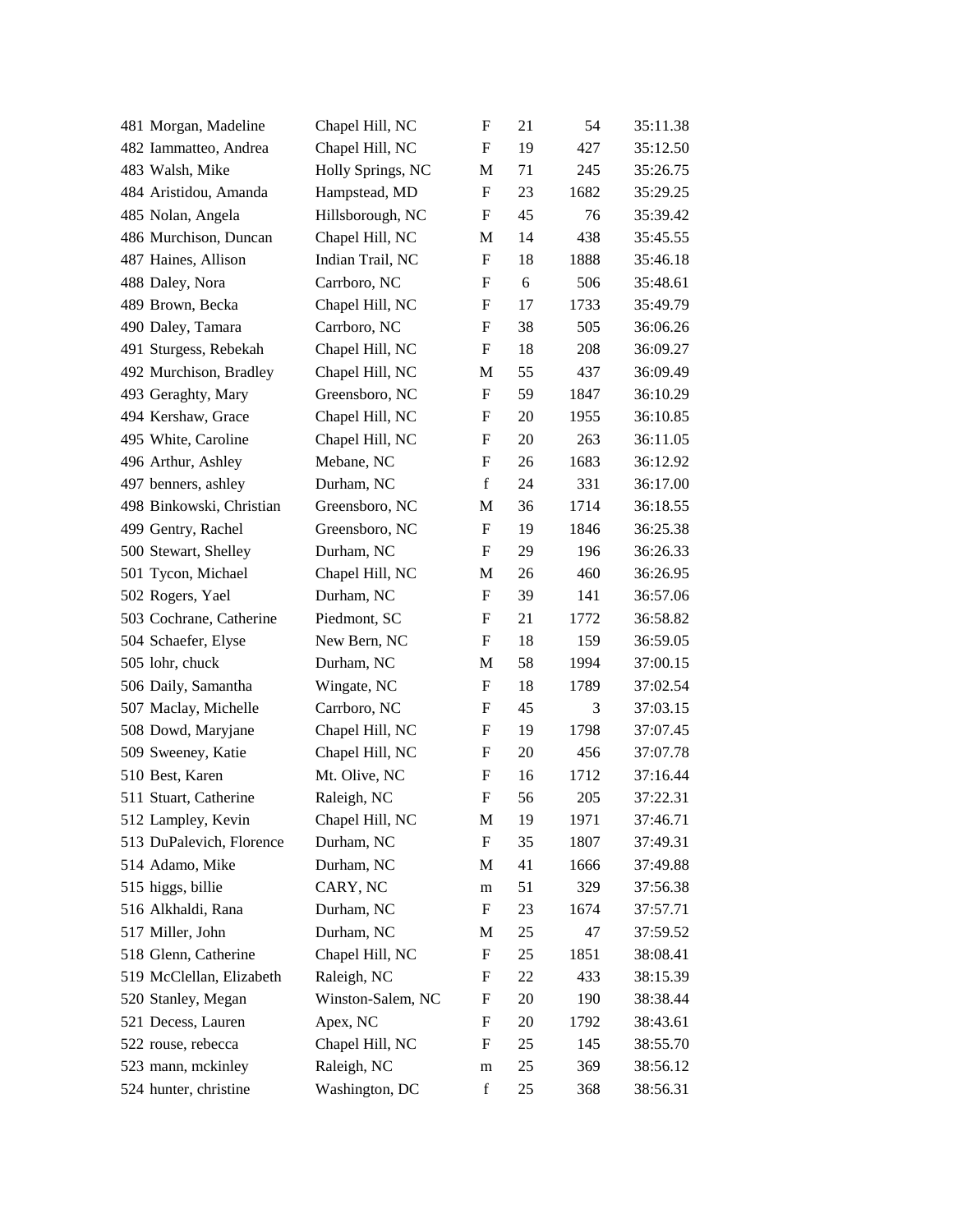| 525 Mathena, Lauren      | Danville, VA          | $\boldsymbol{\mathrm{F}}$ | 26 | 17   | 38:57.11 |
|--------------------------|-----------------------|---------------------------|----|------|----------|
| 526 Maixner, William     | Richmond, VA          | M                         | 27 | 6    | 38:57.88 |
| 527 Ristau, Ashley       | Durham, NC            | $\boldsymbol{\mathrm{F}}$ | 27 | 131  | 39:13.51 |
| 528 beadle, james        | Chapel Hill, NC       | m                         | 44 | 330  | 39:14.73 |
| 529 Garrison, Kellyn     | Raeford, NC           | F                         | 31 | 1842 | 39:15.04 |
| 530 Garrison, Conrad     | Raeford, NC           | M                         | 31 | 1841 | 39:15.08 |
| 531 kent, kristin        | Southlake, TX         | $\mathbf f$               | 18 | 332  | 39:20.63 |
| 532 Hammel, Kacey        | Carrboro, NC          | F                         | 33 | 1893 | 40:07.78 |
| 533 Gordon, Heather      | RALEIGH, NC           | F                         | 26 | 1859 | 40:07.96 |
| 534 White, Cheri         | Hillsborough, NC      | F                         | 51 | 264  | 40:08.69 |
| 535 Stuart, James        | Raleigh, NC           | M                         | 56 | 207  | 40:18.01 |
| 536 pino, andrea         | Chapel Hill, NC       | $\mathbf f$               | 19 | 363  | 40:44.95 |
| 537 stewart, bryan       | Chapel Hill, NC       | m                         | 20 | 301  | 41:43.86 |
| 538 deason, rachel       | Chapel Hill, NC       | $\mathbf f$               | 19 | 300  | 41:43.91 |
| 539 Underwood, Lisa      | Greensboro, NC        | F                         | 54 | 233  | 42:11.39 |
| 540 Murchison, Lynne     | Chapel Hill, NC       | F                         | 54 | 439  | 42:14.56 |
| 541 Walker, Connolly     | Chapel Hill, NC       | F                         | 20 | 463  | 42:25.72 |
| 542 Wegner, Hilary       | Fayetteville, NC      | F                         | 20 | 256  | 42:26.23 |
| 543 Christ, Caitlin      | Chapel Hill, NC       | F                         | 19 | 406  | 42:26.45 |
| 544 powell, anne         | <b>BURLINGTON, NC</b> | F                         | 51 | 108  | 42:42.95 |
| 545 Powell, John         | RALEIGH, NC           | M                         | 24 | 110  | 42:43.15 |
| 546 Bonner, Allison      | Chapel Hill, NC       | F                         | 20 | 1721 | 42:44.97 |
| 547 kornegay, tucker     | winston-salem, nc     | $\mathbf f$               | 15 | 338  | 43:24.97 |
| 548 Wintringham, Robin   | <b>BURLINGTON, NC</b> | F                         | 49 | 549  | 43:28.09 |
| 549 Lee, Kristen         | Chapel Hill, NC       | F                         | 16 | 1978 | 43:53.11 |
| 550 Anton, Sondra        | Chapel Hill, NC       | F                         | 18 | 1681 | 43:53.49 |
| 551 Tajman, Natasha      | Raleigh, NC           | F                         | 28 | 219  | 44:01.28 |
| 552 owings, val          | Unknown, NA           | $\mathbf f$               | 37 | 522  | 44:02.77 |
| 553 johnsen, jane        | Unknown, NA           | $\mathbf f$               | 56 | 324  | 44:37.15 |
| 554 johnsen, richard     | Unknown, NA           | m                         | 60 | 323  | 44:40.68 |
| 555 geeson, devinn       | Chapel Hill, NC       | $\mathbf f$               | 42 | 311  | 44:44.69 |
| 556 Brunson, Marguette   | Chapel Hill, NC       | F                         | 21 | 400  | 44:53.12 |
| 557 olesink, kelly       | Unknown, NA           | $\mathbf f$               | 20 | 518  | 44:53.74 |
| 558 Andrews, Abby        | Chapel Hill, NC       | F                         | 20 | 395  | 44:54.25 |
| 559 Dunn, Tyler          | Sapphire, NC          | M                         | 24 | 1806 | 45:00.79 |
| 560 Ratte, Bri           | Chapel Hill, NC       | $\boldsymbol{\mathrm{F}}$ | 18 | 121  | 45:03.03 |
| 561 Dunn, Denice         | Sapphire, NC          | F                         | 48 | 1804 | 45:03.16 |
| 562 Goodson, Kelsey      | Sapphire, NC          | F                         | 24 | 1857 | 45:03.28 |
| 563 Smith, Ann           | Carrboro, NC          | F                         | 44 | 179  | 45:32.74 |
| 564 O'Malley, Nadine     | Chapel Hill, NC       | F                         | 55 | 78   | 45:34.17 |
| 565 Riddle, Grace        | RALEIGH, NC           | F                         | 11 | 449  | 45:34.42 |
| 566 Riddle, Maggie       | RALEIGH, NC           | F                         | 13 | 451  | 45:34.56 |
| 567 Fields, Zachary      | Chapel Hill, NC       | M                         | 17 | 1823 | 45:56.39 |
| 568 Alexander, Elizabeth | Raleigh, NC           | F                         | 26 | 1671 | 46:05.80 |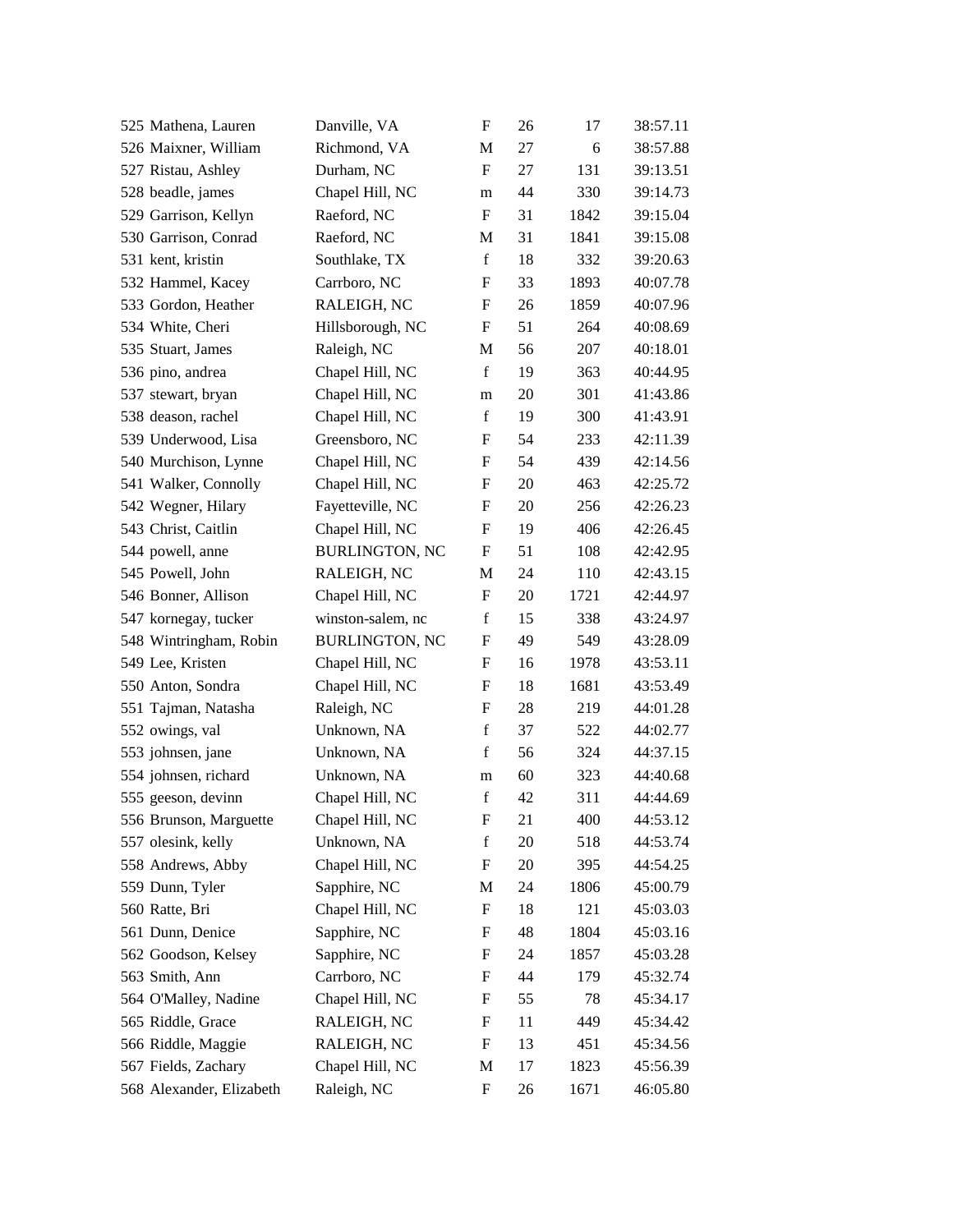| 569 Stone, Martha          | Carrboro, NC      | F                         | 21 | 202  | 46:29.86 |
|----------------------------|-------------------|---------------------------|----|------|----------|
| 570 Watkins, Katie         | Carrboro, NC      | F                         | 20 | 249  | 46:31.96 |
| 571 McArdle, Amy           | Raleigh, NC       | $\boldsymbol{\mathrm{F}}$ | 40 | 21   | 46:54.64 |
| 572 Finan, Irial           | Atlanta, GA       | M                         | 54 | 1825 | 46:57.30 |
| 573 Dumas, Fred            | Charlotte, NC     | M                         | 64 | 1802 | 47:08.01 |
| 574 dixon, madison         | RALEIGH, NC       | $\mathbf f$               | 22 | 318  | 47:25.36 |
| 575 Dixon, Deborah         | RALEIGH, NC       | F                         | 54 | 1795 | 47:27.60 |
| 576 Godwin, Nan            | Raleigh, NC       | F                         | 54 | 1853 | 47:28.21 |
| 577 MacDevette, Kelly      | Chapel Hill, NC   | F                         | 19 | 556  | 48:06.62 |
| 578 Lesser, Ellen          | Chapel Hill, NC   | F                         | 19 | 555  | 48:06.73 |
| 579 Clark, Kathryn         | Chapel Hill, NC   | F                         | 23 | 1767 | 48:22.02 |
| 580 Clark, Robert          | Winston-Salem, NC | M                         | 57 | 1768 | 48:27.51 |
| 581 Caropreso, Christina   | Chapel Hill, NC   | $\boldsymbol{\mathrm{F}}$ | 22 | 1754 | 48:27.72 |
| 582 Poole, Amy             | Semora, NC        | F                         | 35 | 103  | 49:17.99 |
| 583 Johnson, Dianna        | Chapel Hill, NC   | F                         | 51 | 1936 | 49:19.08 |
| 584 Poole, Darrell         | Semora, NC        | M                         | 38 | 105  | 49:19.56 |
| 585 Kelly, Beth            | Raleigh, NC       | F                         | 27 | 1951 | 49:19.71 |
| 586 Guy, Tommy             | Chapel Hill, NC   | M                         | 19 | 1882 | 49:30.39 |
| 587 Gioia, Anthony         | Ellicott City, MD | M                         | 18 | 1849 | 49:30.52 |
| 588 Lewis, Brandon         | Chapel Hill, NC   | M                         | 19 | 1988 | 49:31.04 |
| 589 Fragakis, Simon        | Chapel Hill, NC   | M                         | 19 | 1827 | 49:33.42 |
| 590 floyd, cal             | Chapel Hill, NC   | m                         | 18 | 360  | 49:33.98 |
| 591 Laurino, Matthew       | New Hyde Park, NY | M                         | 18 | 1976 | 49:34.96 |
| 592 Genetti, Sarah         | Chapel Hill, NC   | F                         | 20 | 419  | 49:39.38 |
| 593 Sullivan, Marianne     | Raleigh, NC       | F                         | 52 | 210  | 49:54.24 |
| 594 Blackmore, Susan       | Raleigh, NC       | F                         | 51 | 1719 | 49:54.28 |
| 595 Shea, Julianne         | Chapel Hill, NC   | F                         | 19 | 452  | 50:07.24 |
| 596 Wajahn, Jenny          | Chapel Hill, NC   | F                         | 19 | 462  | 50:07.43 |
| 597 Finan, Deirdre         | Atlanta, GA       | F                         | 55 | 1824 | 50:09.93 |
| 598 King, Raleigh          | Charlotte, NC     | F                         | 23 | 1960 | 50:39.72 |
| 599 coltrane, lynda        | Unknown, NA       | $\mathbf f$               | 21 | 337  | 50:40.11 |
| 600 King, Ann              | Charlotte, NC     | F                         | 54 | 1958 | 50:40.12 |
| 601 coltrane, mary stanton | Unknown, NA       | $\mathbf f$               | 21 | 336  | 50:41.39 |
| 602 Smith, Betsy           | Atlanta, GA       | F                         | 51 | 180  | 50:41.43 |
| 603 stephenson, linda      | Greenville, NC    | F                         | 52 | 194  | 50:41.50 |
| 604 Saunders, Lisa         | Charlotte, NC     | F                         | 52 | 156  | 51:25.84 |
| 605 Griffin, Sandra        | Raleigh, NC       | F                         | 62 | 1874 | 51:26.50 |
| 606 Mack, Ronald           | Greensboro, NC    | M                         | 58 | 2    | 51:34.59 |
| 607 Mack, Kathryn          | Greensboro, NC    | F                         | 58 | 1    | 51:34.89 |
| 608 Friedman, Richard      | Charlotte, NC     | F                         | 65 | 1833 | 51:37.03 |
| 609 Williams, Elizabeth    | Chapel Hill, NC   | F                         | 18 | 272  | 51:37.79 |
| 610 jenkins, lizzie        | Chapel Hill, NC   | $\mathbf f$               | 19 | 466  | 51:37.96 |
| 611 lindh, audra           | High Point, NC    | $\mathbf f$               | 42 | 319  | 51:53.23 |
| 612 furr, mary-price       | Unknown, NA       | $\mathbf f$               | 50 | 539  | 51:53.49 |
|                            |                   |                           |    |      |          |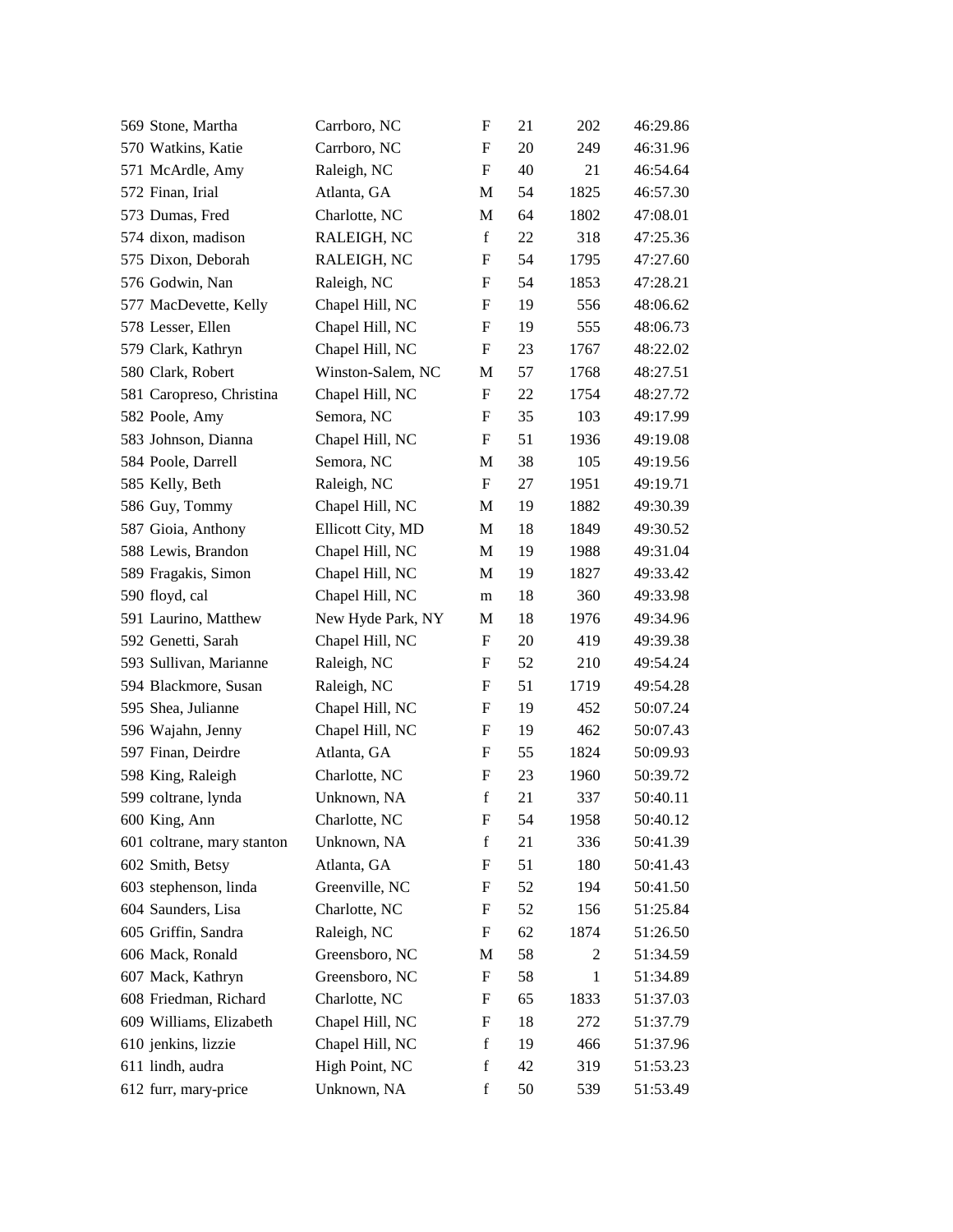| 613 mcmullan, katherine    | Unknown, NA            | $\mathbf f$ | 50 | 538  | 51:53.67 |
|----------------------------|------------------------|-------------|----|------|----------|
| 614 joyner, wendy          | Unknown, NA            | $\mathbf f$ | 51 | 547  | 51:56.33 |
| 615 Chorpening, Kathy      | High Point, NC         | F           | 59 | 405  | 51:56.34 |
| 616 Stephens, Amanda       | Chapel Hill, NC        | F           | 51 | 193  | 51:57.96 |
| 617 Hill, Gaye             | Richmond, VA           | F           | 51 | 1917 | 51:58.13 |
| 618 grimes, colin          | Unknown, NA            | m           | 24 | 533  | 51:58.80 |
| 619 Carroll, Megan         | Cary, NC               | F           | 20 | 1755 | 52:11.05 |
| 620 Rivers, Madison        | Carrboro, NC           | F           | 20 | 326  | 52:11.74 |
| 621 Overbey, Lauren        | Chapel Hill, NC        | F           | 19 | 81   | 52:13.10 |
| 622 Jernigan, Stephanie    | Carrboro, NC           | F           | 20 | 325  | 52:13.25 |
| 623 Riddle, Laurie         | RALEIGH, NC            | F           | 45 | 450  | 52:48.79 |
| 624 bradley, beth          | Unknown, NA            | $\mathbf f$ | 50 | 557  | 52:49.40 |
| 625 allen, carol           | Unknown, NA            | f           | 50 | 508  | 53:24.20 |
| 626 goyston, karen         | Unknown, NA            | $\mathbf f$ | 48 | 552  | 53:26.09 |
| 627 Allen, Anna Christian  | Raleigh, NC            | F           | 22 | 1675 | 53:26.65 |
| 628 Saunders, Caroline     | Charlotte, NC          | F           | 24 | 154  | 53:26.71 |
| 629 Alexander, Meg         | Charlotte, NC          | F           | 24 | 308  | 53:41.30 |
| 630 thompson, william      | Charlotte, NC          | m           | 25 | 307  | 53:41.50 |
| 631 Williams, Jean         | RALEIGH, NC            | F           | 54 | 273  | 53:45.97 |
| 632 Hughes, Jordan         | Chapel Hill, NC        | F           | 19 | 1927 | 53:46.13 |
| 633 Morris, Taylor         | Chapel Hill, NC        | F           | 19 | 55   | 53:47.15 |
| 634 McNulty, Katie         | Chapel Hill, NC        | F           | 19 | 33   | 53:47.57 |
| 635 Voreacos, Molly        | Chapel Hill, NC        | F           | 19 | 461  | 53:47.83 |
| 636 Clark, Elizabeth       | Charlotte NC 28209, NC | F           | 20 | 1766 | 53:48.30 |
| 637 Engelthaler, Jessica   | Chapel Hill, NC        | F           | 20 | 414  | 53:48.40 |
| 638 Mathias, Bailey        | Chapel Hill, NC        | F           | 18 | 432  | 53:50.45 |
| 639 Zamiela, Lindsey       | Chapel Hill, NC        | F           | 18 | 465  | 53:50.78 |
| 640 Glenn, Amy             | Chapel Hill, NC        | F           | 20 | 421  | 53:50.83 |
| 641 cornick, gina          | Unknown, NA            | $\mathbf f$ | 52 | 494  | 53:54.68 |
| 642 Snepp, Fran            | Charlotte, NC          | F           | 56 | 184  | 54:01.26 |
| 643 Jolly, Amber           | Lumberton, NC          | F           | 21 | 1939 | 54:01.35 |
| 644 Petry, Holly           | Morehead City, NC      | F           | 23 | 95   | 54:01.58 |
| 645 Knudson, Catherine     | Pembroke, NC           | F           | 21 | 1965 | 54:02.01 |
| 646 weisenfeld, leigh anne | Hillsborough, NC       | F           | 35 | 258  | 54:05.49 |
| 647 salerno, sally         | Apex, NC               | $\mathbf f$ | 35 | 317  | 54:05.98 |
| 648 Williams Reid, Tori    | Hillsborough, NC       | F           | 43 | 276  | 54:06.05 |
| 649 Butts, Maureen         | Apex, NC               | F           | 39 | 1742 | 54:06.59 |
| 650 Froeschner, Kerri      | Apex, NC               | F           | 39 | 1835 | 54:06.84 |
| 651 Robert, Teresa         | Holly Springs, NC      | F           | 39 | 137  | 54:06.96 |
| 652 Harmon, Pam            | Apex, NC               | F           | 48 | 1905 | 54:07.37 |
| 653 Mroz, Jackie           | Durham, NC             | F           | 23 | 61   | 54:08.40 |
| 654 Albert, Rachel         | Chapel Hill, NC        | F           | 26 | 1670 | 54:09.08 |
| 655 Elliott, John          | Charlotte NC 28209, NC | M           | 57 | 1816 | 54:29.08 |